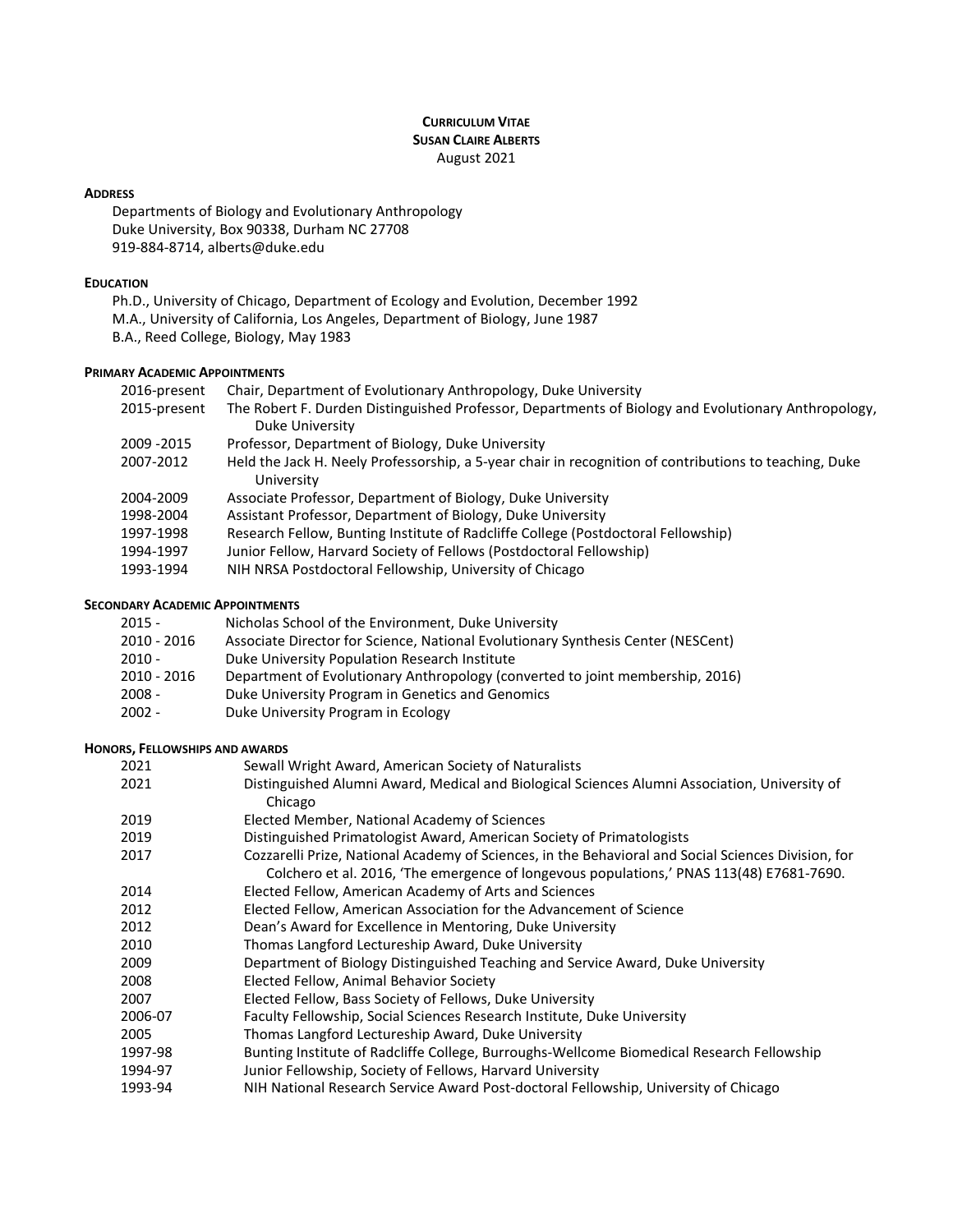| 1993   | Best Student Paper Award, Annual Meeting of the American Society of Primatologists          |
|--------|---------------------------------------------------------------------------------------------|
| 1992   | Department of Ecology and Evolution Award for Outstanding Performance in the General Field, |
|        | University of Chicago                                                                       |
| 1992   | William Rainey Harper Dissertation Fellowship, University of Chicago                        |
| 1987-9 | Searle Fellowship, University of Chicago                                                    |
| 1983-5 | Thomas J. Watson Foundation Fellowship for Research and Travel Abroad                       |

**RESEARCH SUPPORT SINCE 2001** (grants to students such as NSF DDIG grants, etc., are not included)

2019-23 NSF IOS-1926060, "Collaborative Research: Competition within and between primate social groups: Hormonal and behavioral Signatures." Role: PI (with A.C. Markham, Stony Brook University). 2018-23 NIA R01AG053308, "The biodemography of early adversity: social behavioral processes in a wild animal model." Role: PI. 2017-22 Subaward on NIA R01 AG053330, "A life course perspective on the effects of cumulative early adversity on health." Alberts is co-PI on a subaward to Duke, main award to University of Notre Dame. Role: PI of Subaward. 2016-21 NIA P01AG031719, "The male-female health-survival paradox and the social environment." This represents one of three projects in this Program Project, entitled "Demography of Sex Differences in Health and Survival." Role: PL of Project. 2015-20 NSF IOS-1456832, "LTREB Renewal: Life history and behavior in a primate hybrid zone." Role: PI. 2014-15 NIA R21 AG049936, "Epigenetic Consequences of Social Status across the Life Span in a Primate Model." With J. Tung (PI), Duke. Role: Co-PI. 2013-15 NIA R03 AG045459, "Novel integration of multidimensional data from an emerging model of aging," with J. Tung (PI), Duke. Role: Co-PI. 2009-15 NIA R01 AG034513, "Mechanisms and consequences of social connectedness in a wild primate population," Role: PI. 2009-15 NSF IOS-0919200 – "LTREB: Long-term behavioral and genetic analyses of a wild primate population." Role: PI. 2009-15 NIA P01 AG031719, "Sex differences in health and survival in a wild primate population." This represents one of three projects in this Program Project, entitled "Demography of Sex Differences in Health and Survival." Role: PL of Project. 2009-13 NSF DEB-0846286, "Collaborative Research: Genes, Environment and Gene Expression in a Wild Primate Population." With G. Wray, Duke and J. Altmann, Princeton. Role: PI. 2007-09 NESCent (**N**ational **E**volutionary **S**ynthesis **Cent**er) Working Group: "Evolutionary Ecology of Primate Life Histories." Led working group of 10 people with K. Strier, University of Wisconsin. 2003-09 NSF BCS-0323553, "Collaborative research: Life in a changing environment." Role: PI (with J. Altmann, Princeton University). 2003-06 NSF IBN-0322613 "Collaborative research: Relationship among demographic, social and genetic structure", Role: PI (with J. Altmann, Princeton University). 2001-06 NSF IBN-0091612, "Career: Social behavior and genetics in a fission-fusion society". \$500,002. Role: PI.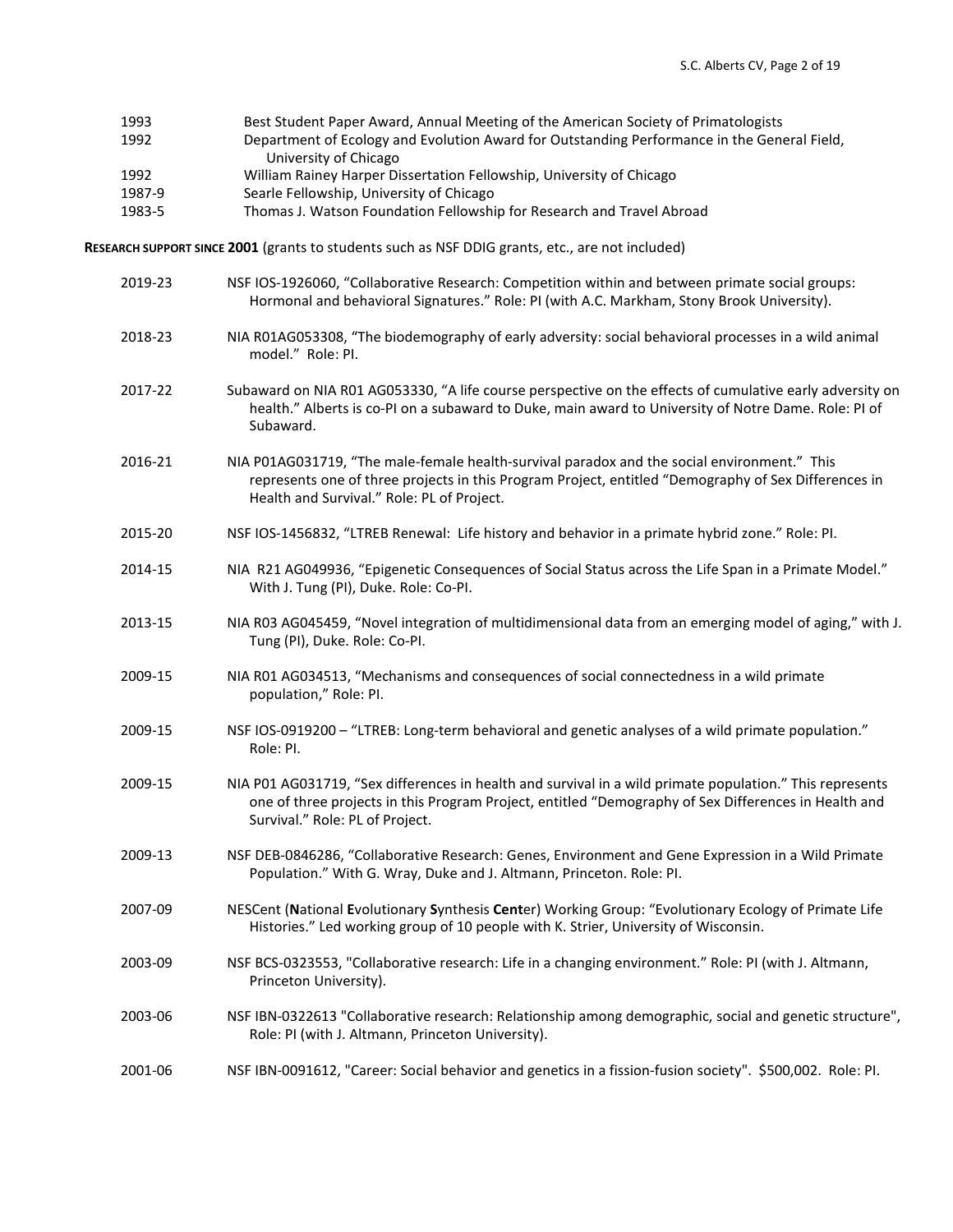#### **PUBLICATIONS**

- In press Automated, high-throughput image calibration for parallel-laser photogrammetry. Richardson J\*, Levy EJ\*, Ranjithkumar R, Monson E, Yang H, Galbany J, Conin A, Robbins MM, Alberts SC, Reeves M, McFarlin SC. \*Indicates equal contribution. **Mammalian Biology.**
- Accepted Distinct gene regulatory signatures of dominance rank and social bond strength in wild baboons. Anderson J, Lea AJ, Voyles T, Akinyi MY, Nyakundi R, Ochola L, Omondi M, Nyundo F, Zhang Y-Y, Campos FA, Alberts SC, Archie EA, Tung J. **Philosophical Transactions of the Royal Society Series B.**
- 2021 The long lives of primates and the 'invariant rate of aging' hypothesis. Colchero F, Aburto JM, Archie EA, Boesch C, Breuer T, Campos FA, Collins A, Conde D, Cords M, Crockford C, Emery Thompson M, Fedigan LM, Lawler RR, Lewis RJ, Machanda ZP, Mangeutte ML, Muller MN, Packer C, Parnell RJ, Perry S, Pusey AE, Robbins MM, Seyfarth RM, Silk JB, Staerk J, Stoinski TS, Stokes EJ, Strier KB, Strum SC, Tung J, Villavicencio F, Wittig RM, Wranghma RW, Zuberbühler K, Vaupel JW, Alberts SC. **Nature Communications.**
- 2021 Gut microbiome heritability is near-universal but environmentally contingent. Grieneisen L, Dasari M, Gould TJ, Björk JR, Grenier J-C, Yotova V, Jansen DAWAM, Gottel N, Gordon JB, Learn NH, Gesquiere LR, Wango TL, Mututua RS, Warutere JK, Siodi L, Gilbert JA, Barreiro LB, Alberts SC, Tung J, Archie EA\*, Blekhman R\*. **Science** 373:181-186. \*Indicates equal contribution.
- In press Genetic ancestry predicts male-female affiliation in a natural baboon hybrid zone. Fogel AS, McLean EM, Archie EA, Altmann J, Alberts SC, Tung J. **Animal Behaviour.**
- In press Causal mediation analysis for sparse and irregular longitudinal data. Zeng S, Rosenbaum S, Alberts SC, Archie EA, Li F. **Annals of Applied Statistics.**
- 2021 Glucocorticoid exposure predicts survival in female baboons. Campos FA, Archie EA, Gesquiere LR, Tung J, Altmann J, Alberts SC. **Science Advances** 7(17): eabf67589
	- High social status males experience accelerated epigenetic aging in wild baboons. Anderson JA, Johnston RA, Lea AJ, Voyles TN, Akinyi MY, Alberts SC, Archie EA, Tung J. **eLife** 10: e66128
	- Maternal Death and Offspring Fitness in Wild Primates. Zipple MN, Altmann J, Campos FA, Cords M, Fedigan LM, Lawler RR, Lonsdorf EV, Perry S, Pusey AE, Stoinski TS, Strier KB, Alberts SC. **Proceedings of the National Academy of Sciences, USA 118:** e2015317118 (Direct submission).
- 2020 Higher dominance rank is associated with lower glucocorticoids in wild female baboons: A rank metric comparison. Levy EJ, Gesqiuere LR, McLean E, Franz M, Warutere JK, Sayialel SN, Mututua RS, Wango TL, Oudu VK, Altmann J, Archie EA, Alberts SC. **Hormones and Behavior** 125: 104826**.** DOI: 10.1016/j.yhbeh.2020.104826

Accelerated reproduction is not an adaptive response to early life adversity in wild baboons. Weibel C, Tung J, Altmann J, Alberts SC, Archie EA. **Proceedings of the National Academy of Sciences, USA**  https://doi.org/10.1073/pnas.2004018117. (Direct submission)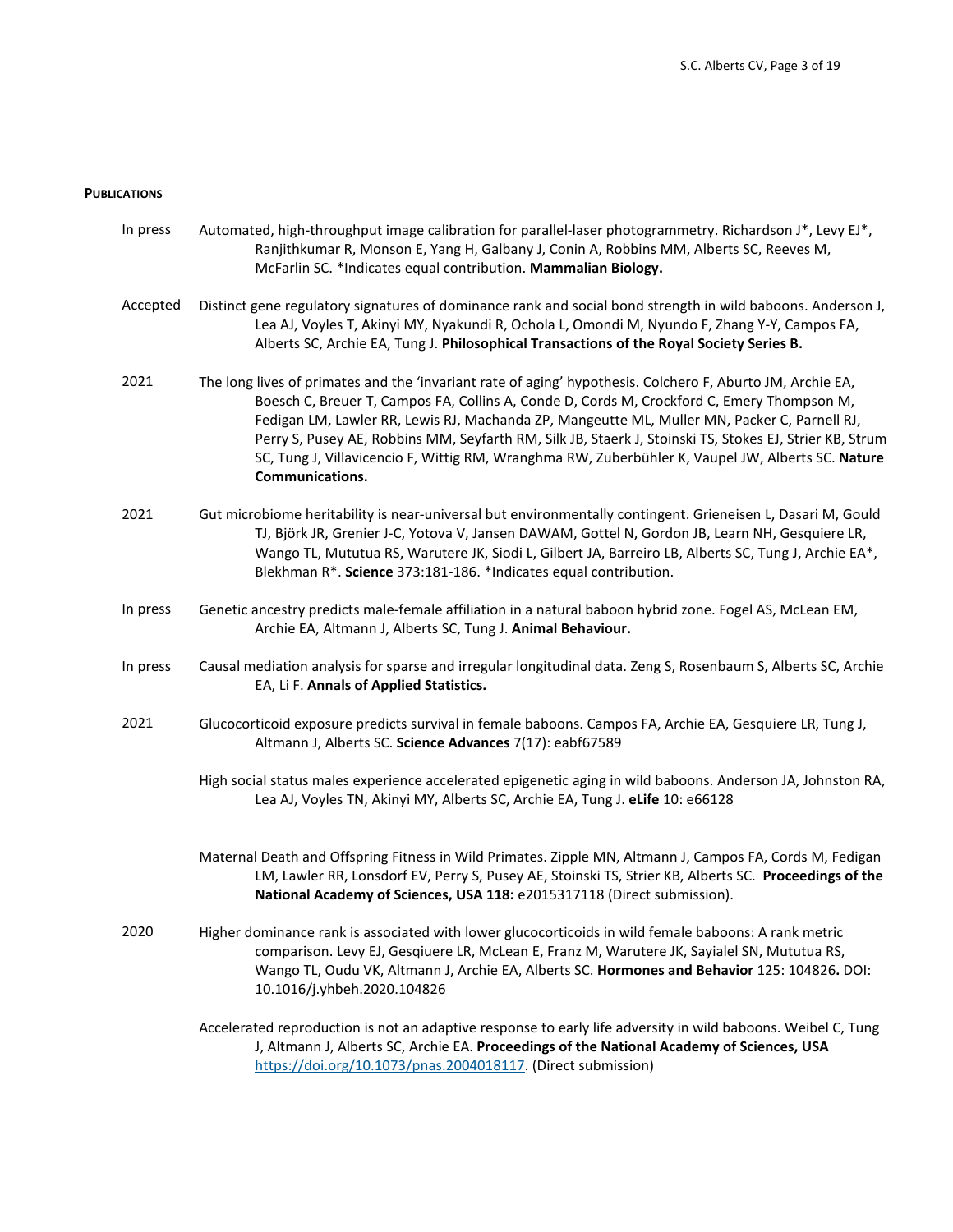- Social bonds, social status, and survival in wild baboons: A tale of two sexes. \*Campos FA, \*Villavicencio F, Archie EA, Colchero F, Alberts SC. **Philosophical Transactions of the Royal Society** 375: 20190621 \*Indicates equal contributions.
- A comparison of dominance rank metrics reveals multiple competitive landscapes in an animal society. Levy EJ\*, Zipple MN\*, McLean EM, Campos FA, Dasari M, Fogel A, Franz M, Gesquiere LR, Gordon JB, Grieneisen L, Habig B, Jansen DAWAM, Learn NH, Weibel C, Altmann J, Alberts SC, Archie EA. **Proceedings of the Royal Society of London B** 207: 20201013. DOI: 10.1098/rspb.2020.1013 \*Indicates equal contributions.
- Social bonds do not mediate the relationship between early adversity and adult glucocorticoids in wild baboons. Rosenbaum S, Zeng S, Campos FA, Gesquiere L, Altmann J, Alberts SC, Li Fan, Archie EA. **Proceedings of the National Academy of Sciences, USA** 117(33): 20052-20062 (Contributed submission). DOI: 10.1073/pnas.2004524117
- Social determinants of health and survival in humans and other animals. Snyder-Mackler N, Burger JR, Gaydosh L, Belsky D, Noppert GA, Campos FA, Bartolomucci A, Yang YC, Aiello AE, O'Rand A, Harris KM, Shively CA, Alberts SC, Tung J. **Science** 368(6493): eaax9553.
- Non-invasive measurement of mucosal immunity in a free-ranging baboon population. Gesquiere LR, Habig B, Li A, Freid K, Hansen C, Learn NH, Alberts SC, Graham AL, Archie EA. **American Journal of Primatology** 82:e23093. DOI**:**10.1002/ajp.23093
- 2019 The Natural History of Model Organisms: Insights into the evolution of social systems and species from baboon studies. **eLife** 8:e50989. Fischer J, Higham JP, Alberts SC, Barrett L, Beehner JC, Bergman TJ, Carter AJ, Collins A, Elton S, Fagot J, Ferreira da Silva MJ, Hammerschmidt K, Henzi P, Jolly CJ, Knauf S, Kopp GH, Rogers J, Roos C, Ross C, Seyfarth RM, Silk J, Snyder-Mackler N, Städele V, Swedell L, Wilson ML, Zinner D. DOI: 10.7554/eLife.50989
	- Lifetime fitness in wild baboons: tradeoffs and individual heterogeneity in quality. **American Naturalist** 194(6) 745-759. McLean EM, Archie EA, **Alberts SC**. DOI: 10.1086/705810
	- Multi-scale predictors of parasite risk in wild male savanna baboons (*Papio cynocephalus*). Habig B, Jansen DAWAM, Akinyi MY, Gesquiere LR, **Alberts SC**, Archie EA. **Behavioral Ecology and Sociobiology**  73(10): 134**. DOI:** 10.1007/s00265-019-2748-y
	- Intergenerational effects of early adversity on survival in wild baboons. Zipple MN, Archie EA, Tung J, Altmann J, **Alberts SC**. **eLife** 8:e47433. DOI: 10.7554/eLife.47433
	- Genes, geology, and germs: gut microbiota across a primate hybrid zone are explained by site soil properties, not host species. **Proceedings of the Royal Society Series B 286(1901):** 20190431. Grieneisen LE, Charpentier MJE, Alberts SC, Blekman R, Bradburd G, Tung J, Archie EA. https://doi.org/10.1098/rspb.2019.0431.
	- Male-mediated pregnancy termination: function and mechanism. **Evolutionary Anthropology** 28(3):114-125. Zipple M, Roberts EK, **Alberts SC,** Beehner JC.
	- Costs and drivers of helminth parasite infection in wild female baboons. **Journal of Animal Ecology** 88:1029- 1043. Akinyi MY, Jansen D, Habig B, Gesquiere LR, **Alberts SC,** Archie EA. DOI: 10.1111/1365- 2656.12994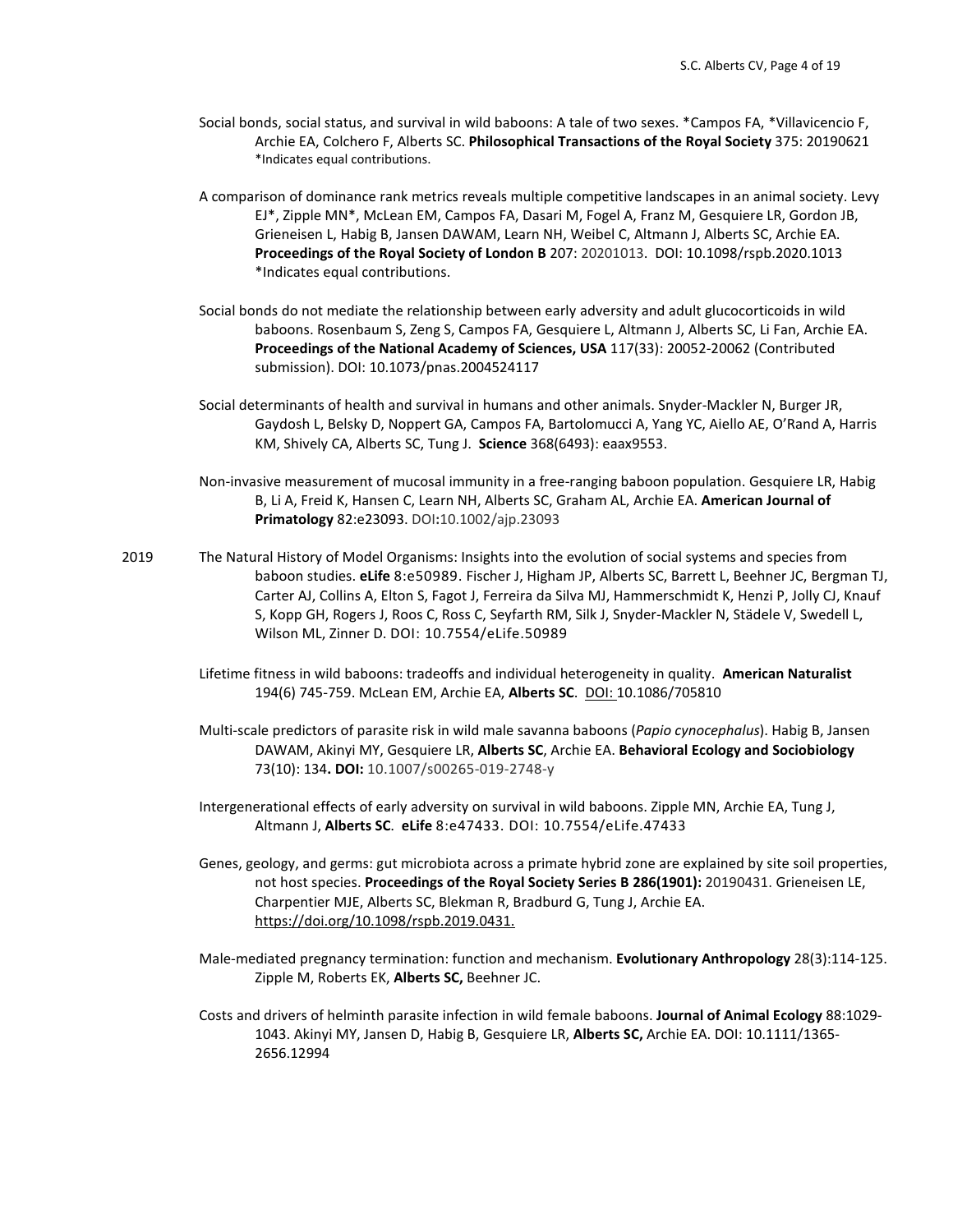- Invited Synthesis: Social influences on variation in survival and reproduction: Insights from a long-term study of wild baboons. **Journal of Animal Ecology** 88: 47-66**. Alberts SC.** DOI: 10.1111/1365-2656.12887
- Dominance rank-associated gene expression is widespread, sex-specific, and a precursor to high social status in wild male baboons. **Proceedings of the National Academy of Sciences, USA** 115 (52): E12163– E1217. Lea AJ, Akinyi-Matindi, AY, Nyakundi R, Mareri P, Nyundo F, Kariuki T, Alberts SC, Archie EA, Tung J.
- The diversity of population responses to environmental change. **Ecology Letters** 22(2): 342-353**.** Colchero F, Jones OR, Conde DA, Hodgson D, Zajitschek F, Schmidt BF, Malo AF, Alberts SC, Becker P, Bouwhuis S, Bronikowski AM, De Vleeschouwer KM, Delahay RJ, Dummermuth S, Fernández-Duque E, Frisenvænge J, Hesselsøe M, Larson S, Lemaître J-F, McDonald J, Miller DAW, O'Donnell C, Packer C, Raboy BE, Reading CJ, Wapstra E, Weimerskirch H, While GM, Baudisch A, Flatt A, Coulson T, Gaillard J-M. Doi: 10.1111/ele.13195
- A comprehensive analysis of autocorrelation and bias in home range estimation. **Ecological Monographs** 89(2): e01344. Noonan M, Tucker M, Fleming C, Akre T, Alberts SC, Ali AH, Altmann J, Antunes P, Belant J, Berens D, Beyer D, Blaum N, Böhning-Gaese K, Cullen Jr. L, Cune de Paula R, Dekker J, Drescher-Lehman J, Farwig N, Fichtel C, Fischer C, Ford A, Goheen JR, Janssen R, Jeltsch F, Kauffman M, Kappeler P, Koch F, LaPoint S, Markham C, Medici E, Morato R, Nathan R, Oliveira-Santos LG, Olson K, Patterson B, Paviolo A, Ramalho E, Roesner S, Selva N, Sergiel A, Silva MX, Spiegel O, Thompson P, Ullmann W, Zięba F, Zwijacz-Kozica T, Fagan W, Mueller T, Calabrese J. DOI: 10.1002/ecm.1344
- 2018 Microbial nitrogen limitation in the mammalian large intestine. **Nature Microbiology** 3: 1441–1450. Reese A, Pereira F, Schintlmeister A, Berry D, Wagner M, Hale L, Wu A, Jiang A, Durand H, Zhou X, Premont R, Diehl AM, O'Connell T, Alberts SC, Kartzinel T, Pringle R, Dunn R, Wright J, and David LA.
	- Estimation of energy balance in wild baboons using fecal thyroid hormone determination. **General and Comparative Endocrinology** 260: 9-17. Gesquiere LR, Pugh M, **Alberts SC**,\* Markham AC\* (\*denotes equal contribution). Doi: 10.1016/j.ygcen.2018.02.004
	- Inter-birth intervals in wild yellow baboons: causes and mechanisms of variation. **American Journal of Physical Anthropology** 166:127-106**.** Gesquiere LR, Altmann J, Archie EA, **Alberts SC**. Doi http://onlinelibrary.wiley.com/doi/10.1002/ajpa.23407/full
	- Moving in the Anthropocene: Global reductions in terrestrial mammalian movements. **Science** 359: 466- 469. Tucker MA, Böhning-Gaese K, Fagan WF, Fryxell JM, Van Moorter B, Alberts SC, … Mueller T. doi: 10.1126/science.aam9712 [More than 100 authors]
	- Climate and land cover analysis suggest no strong ecological barriers to gene flow in a natural baboon hybrid zone. **International Journal of Primatology** 40: 53-70. Wango TL, Musiega D, Mundia CN, Altmann J, **Alberts SC,** Tung J. DOI: 10.1007/s10764-017-9989-2

Developmental plasticity: bridging research in evolution and human health. **Evolution, Medicine, and Public Health** 2017(1): 162-175. Lea AJ, Tung J, Archie EA, **Alberts SC**. doi.org/10.1093/emph/eox019 Commentaries and response: **Evolution, Medicine, and Public Health** 2017 (1): 201- 205, doi.org/10.1093/emph/eoy007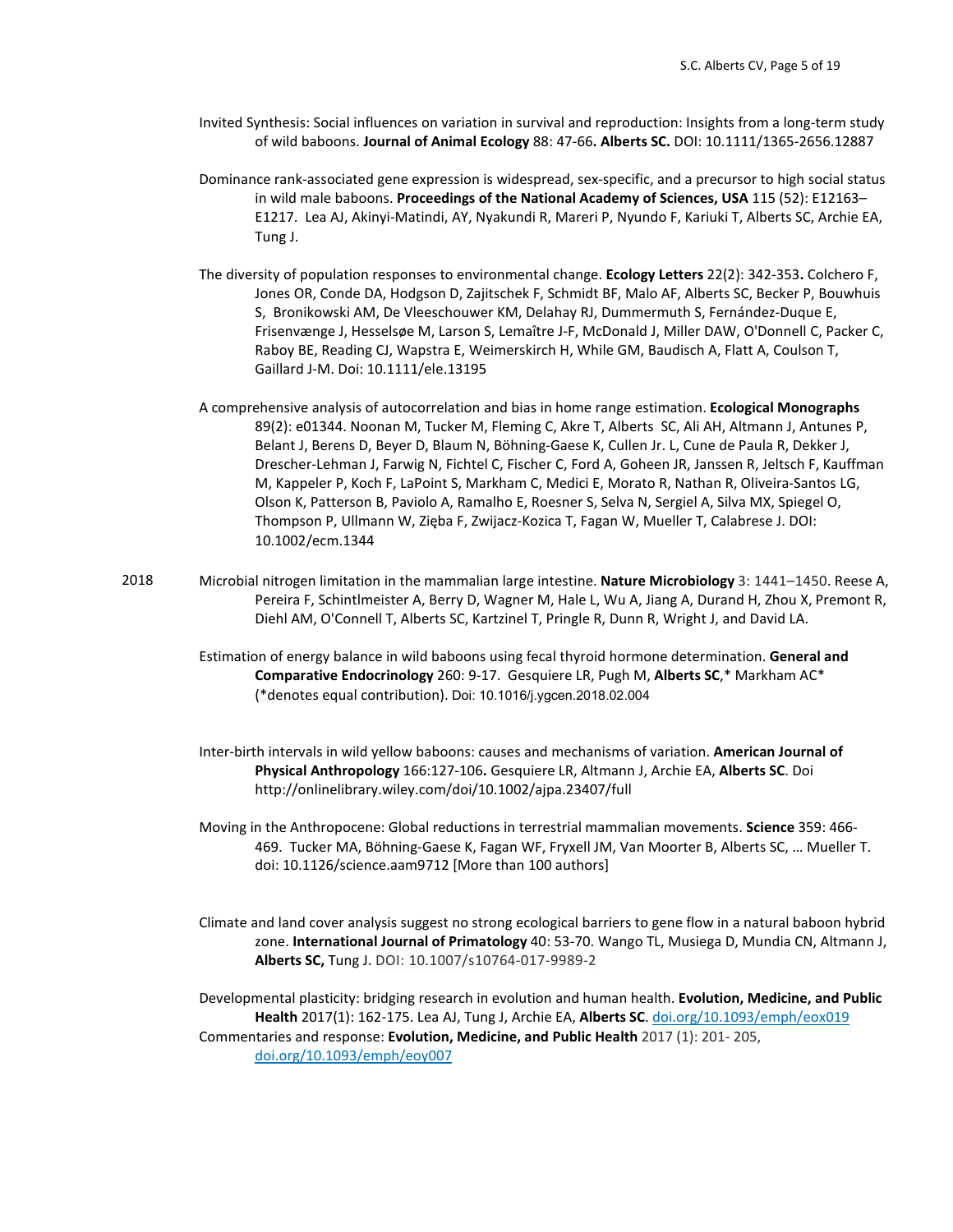2017 Group living and male dispersal predict the core gut microbiome in wild baboons. **Integrative and Comparative Biology** 57(4):770-785. Grieneisen LE, Livermore J, Alberts SC, Tung J, Archie EA. doi: 10.1093/icb/icx046

> Hormonal correlates of natal dispersal and rank attainment in wild male baboons. **Hormones and Behaviour**  94: 153-161**.** Akinyi MY, Gesquiere LR, Franz M, Onyango PO, Altmann J, **Alberts SC**. doi: 10.1016/j.yhbeh.2017.07.005

- Does climate variability influence the demography of wild primates? Evidence from long-term life-history data in seven species. **Global Change Biology**. 23(11): 4907-4921. Campos FA, Morris WF, Alberts SC, Altmann J, Brockman DK, Cords M, Pusey A, Stoinski TS, Strier KB, Fedigan LM. doi 10.1111/gcb.13754
- Ovarian cycling and reproductive state shape the vaginal microbiota in wild baboons. **Microbiome** 5: 8. Miller EA, Livermore JA, Alberts SC, Tung J, Archie EA. doi: 10.1186/s40168-017-0228-z
- Conditional fetal and infant killing by male baboons. **Proceedings of the Royal Society of London, Series B**  284: 20162561. Zipple M, Grady JH, Gordon JB, Chow LD, Archie EA, Altmann J, **Alberts SC**. doi: 10.1098/rspb.2016.2561
- 2016 The emergence of longevous populations. **Proceedings of the National Academy of Sciences, USA** 113(48): E7681-E7690. Colchero F, Rau R, Jones O, Barthold J, Conde DA, Lenart A, Torres C, Altmann J, Brockman DK, Bronikowski AM, Fedigan LM, Pusey A, Stoinski TS, Strier KB, Baudisch A, **Alberts SC\*,** Vaupel JW\* (\* denotes equal contributions), **Winner of the NAS Cozzarelli Prize, 2017**.
	- Genome-wide ancestry and divergence patterns from low-coverage sequencing data reveal a complex history of admixture in wild baboons. **Molecular Ecology** 25: 3469-3483. JD Wall, S Schlebusch, SC Alberts, L Cox, N Snyder-Mackler, K Nevonen, L Carbone, J Tung.
	- Efficient genome-wide sequencing and low coverage pedigree analysis from non-invasively collected samples. **Genetics** 203: 699-714**.** Snyder-Mackler N, Majoros WH, Yuan ML, Shaver AO, Gordon JB, Kopp GH, Schlebusch SA, Wall JD, Alberts SC, Mukherjee S, Zhou X, Tung J.
	- Cumulative early life adversity predicts longevity in wild baboons. **Nature Communications** 7:11181. Tung J, Archie EA, Altmann J, **Alberts SC**.
	- Optimal group size: Ranging patterns and glucocorticoid levels in a highly social mammal. **Proceedings of the National Academy of Sciences, USA** 112:14882-14887. Markham AC, Gesquiere LR, **Alberts SC**, Altmann J.
	- Resource base influences genome-wide DNA methylation levels in wild baboons (*Papio cynocephalus*). **Molecular Ecology** 25: 1681-1696**.** Lea AJ, Altmann J, **Alberts SC**, Tung J.
	- Female and male life tables for seven wild primate species. **Scientific Data** 3:160006. Bronikowski A, Cords M, Alberts SC, Altmann J, Brockman DK, Fedigan LM, Pusey A, Stoinski T, Strier KB, Morris WF.
- 2015 Social network dynamics: the importance of distinguishing between heterogeneous and homogeneous changes. **Behavioral Ecology and Sociobiology** 69:2059-2069. Franz M, **Alberts SC.**

Self-organizing dominance hierarchies in a wild primate population. **Proceedings of the Royal Society of London, Series B** 282: 20151512. Franz M, McLean E, Tung J, Altmann J, **Alberts SC**.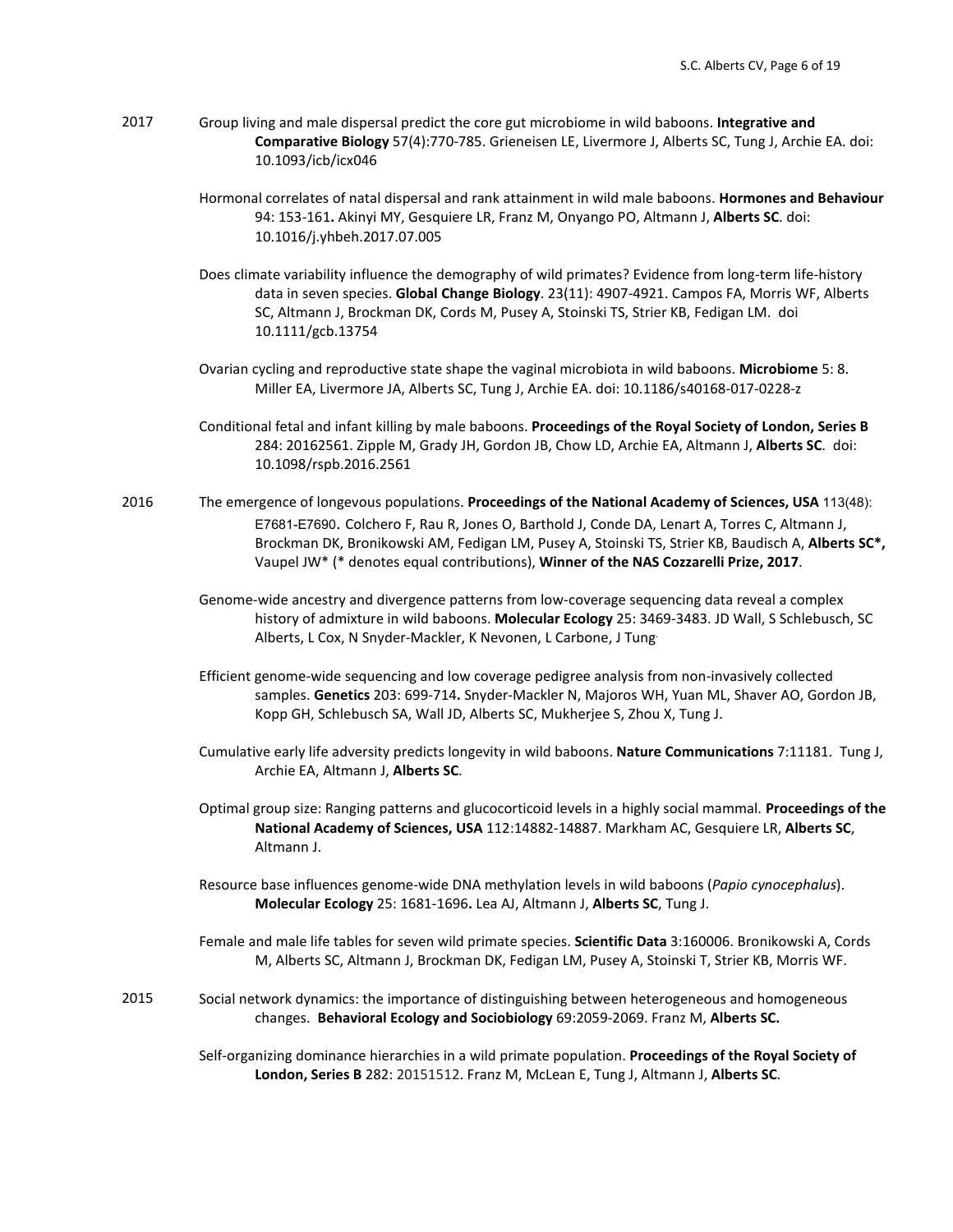- Development, diet, and dynamism: longitudinal and cross-sectional predictors of gut microbial communities in wild baboons. **Environmental Microbiology.** Available online March 2015, DOI: 10.1111/1462- 2920.12852. Ren T, Grieneisen L, Altmann J, Alberts SC, Archie EA, Wu M.
- Exaggerated sexual swellings and male mate choice in primates: testing the reliable indicator hypothesis in the Amboseli baboons. **Animal Behaviour** 104:175-185. Fitzpatrick CL, Altmann J, **Alberts SC.**
- Haven for the night: Sleeping site selection in wild baboons. **Behavioral Ecology** 27: 29-35. Markham AC, Alberts SC, Altmann J.
- Developmental constraints in a wild primate. **American Naturalist**. 185: 809-821. Lea AJ, Altmann J, **Alberts SC**, Tung J.
- Social networks predict gut microbiome composition in wild baboons. **eLife** 4:e05224**.** Tung J, Barreiro LB, Burns M, Grenier J-C, Lynch J, Grieneisen L, Altmann J, Alberts SC, Blekhman R, Archie EA.
- Canine size in wild male baboons from Amboseli: maturation, aging and social dominance rank. **PLoS ONE**  10(5): e0126415. Galbany J, Tung J, Altmann J, **Alberts SC**.
- The genetic architecture of gene expression levels in wild baboons. **eLife** 4:e04729. Tung J, Zhou X, Alberts SC, Stephens M, Gilad Y.
- Knockouts of high-ranking males have limited impact on baboon social networks**. Current Zoology** 61: 107– 113. Franz M, Altmann J, **Alberts SC**.
- 2014 The socio-genetics of a complex society: female gelada relatedness patterns mirror association patterns in a multi-level society. **Molecular Ecology** 23:6179-6191. Snyder-Mackler N, Alberts SC, Bergman TJ.
	- Social affiliation matters: both same-sex and opposite-sex relationships predict survival in wild female baboons. **Proceedings of the Royal Society of London, Series B.** 281:20141261. Archie EA, Tung J, Clark M, Altmann J, **Alberts SC**.
	- The male-female health-survival paradox: A comparative perspective on sex differences in aging and mortality. In: **Sociality, Hierarchy, Health: Comparative Biodemography**. Maxine Weinstein and Meredith A. Lane (eds.). Washington, D.C., National Academies Press. Alberts SC, Archie EA, Gesquiere LR, Altmann J, Christensen K.
	- The influence of ecology and reproductive opportunities on group size in male African elephants. **Behavioral Ecology**. Chiyo PI, Wilson JW, Archie EA, Lee P, Moss CM, **Alberts SC.**
	- Dynamic patterns of dominance rank attainment in female baboons (*Papio cynocephalus*). **Animal Behaviour** 94: 87-99. Lea AJ, Learn N, Theus MJ, Altmann J, **Alberts SC**.
	- Costs of reproduction in a long-lived female primate: injury risk and wound healing. **Behavioral Ecology and Sociobiology** 68:1183-1193. Archie EA, Altmann J, **Alberts SC**.
	- Sources of variance in a female fertility signal; exaggerated estrous swellings in a natural population of baboons. **Behavioral Ecology and Sociobiology** 68:1109-1122. Fitzpatrick CL, Altmann J, **Alberts SC**.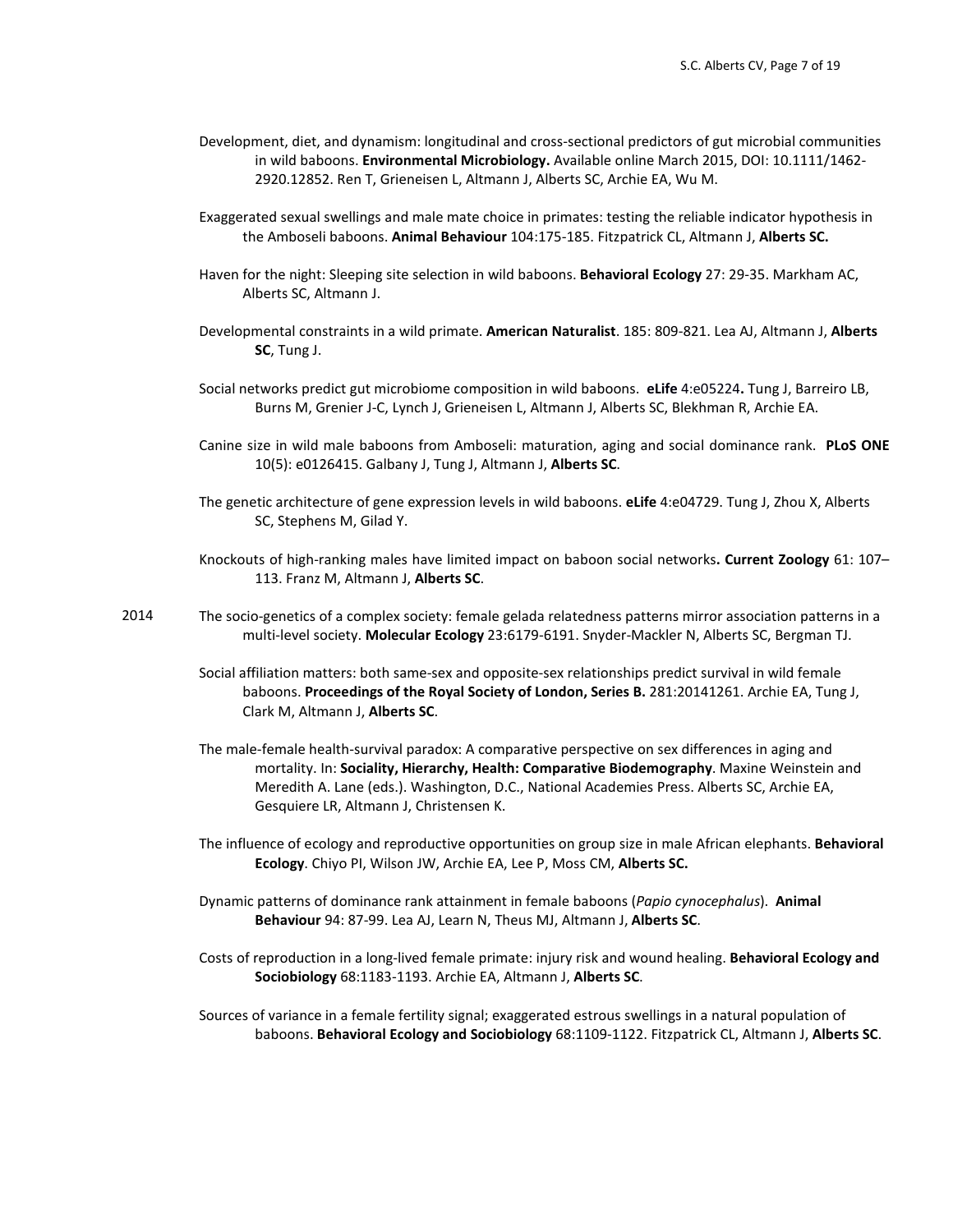- Measuring fecal testosterone in females and fecal estrogens in males: comparison of RIA and LC/MS methods for wild baboons (*Papio cynocephalus*). **General and Comparative Endocrinology 204: 141-149.** Gesquiere LR, Ziegler TE, Chen PA, Epstein KA, Alberts SC, Altmann J.
- 2013 Reproductive aging patterns in primates reveal that humans are distinct. **Proceedings of the National Academy of Sciences, USA** 110 (33): 13440-13445. **Alberts SC**, Altmann J, Brockman DK, Cords M, Fedigan LM, Pusey A, Stoinski T, Strier KB, Morris WF, Bronkowski AM.
	- \*Received an Honorable Mention for the Ommen Prize from the Foundation for Evolution, Medicine and Public Health; the 2013 prize was for the best article published on a topic related to evolution in the context of medicine and public health.
	- Puberty and dispersal in a wild primate population. Invited review for **Hormones and Behavior** 64:240-249. Onyango PO, Gesquiere L, Altmann J, **Alberts SC**.
	- Testosterone positively associated with both male mating effort and paternal behavior in savanna baboons (*Papio cynocephalus*). **Hormones and Behavior** 63:430-436. Onyango PO, Gesquiere LR, Altmann J, **Alberts SC**.
	- When good neighbors don't need fences: Temporal landscape partitioning among baboon social groups. **Behavioral Ecology and Sociobiology** 6:875-884**.** Markham AC, Alberts SC, Altmann J.
	- Social environment influences the relationship between genotype and gene expression in wild baboons. **Philosophical Transactions of the Royal Society** 368 (1618):#20120345. Runcie DE, R Wiedmann, EA Archie, J Altmann, GA Wray, SC Alberts, and J Tung.
	- Role of grooming in reducing tick load in wild baboons (*Papio cynocephalus*). **Animal Behaviour** 85:559-568. Akinyi MY, Tung J, Jenneby M, Patel NB, Altmann J, **Alberts SC**.
- 2012 Social status predicts wound healing in wild baboons. **Proceedings of the National Academy of Sciences, USA** 109 (23) 9017-9022. Archie EA, Altmann J, **Alberts SC**.
	- *Treponema pallidum* infection in the wild baboons of East Africa: Distribution and genetic characterization of the strains responsible. **PLoS ONE** 7(12): e50882. Harper KN, Fyumagwa RD, Hoare R, Wambura PN, Coppenhaver DH, Sapolsky RM, Alberts SC, Tung J, Rogers J, Kilewo M, Matamuzi EK, Leendertz FH, Armelagos GJ, Knauf S.
	- Magnitude and sources of variation in male reproductive performance. Pp. 412-431 *in*: **The Evolution of Primate Societies**. Edited by Mitani J, Call J, Kappeler P, Palombit R and Silk JB, University of Chicago Press. Alberts SC.
	- Intergroup conflict: Ecological predictors of winning and consequences of defeat in a wild primate population. **Animal Behaviour** 84:399-403. Markham AC, Alberts SC, Altmann J.
	- Genetic effects on mating success and partner choice in a social mammal. **American Naturalist** 180: 113-129. Tung J, Charpentier MJE, Mukherjee S, Altmann J, Alberts SC.
	- Concessions of an alpha male? Cooperative defense and shared reproduction in multi-male primate groups. **Proceedings of the Royal Society of London B** 279:3788-3795, doi: 10.1098/rspb.2012.0842. Snyder-Mackler N, Alberts SC, Bergman TJ.
	- Stability of partner choice among female baboons. **Animal Behaviour** 83:1511-1518. Silk JB, Alberts SC, Altmann J, Seyfarth RM, Cheney DL.
	- Paternal care and the evolution of exaggerated sexual swellings in primates. **Behavioral Ecology** 23: 699- 706. Alberts SC, Fitzpatrick CL.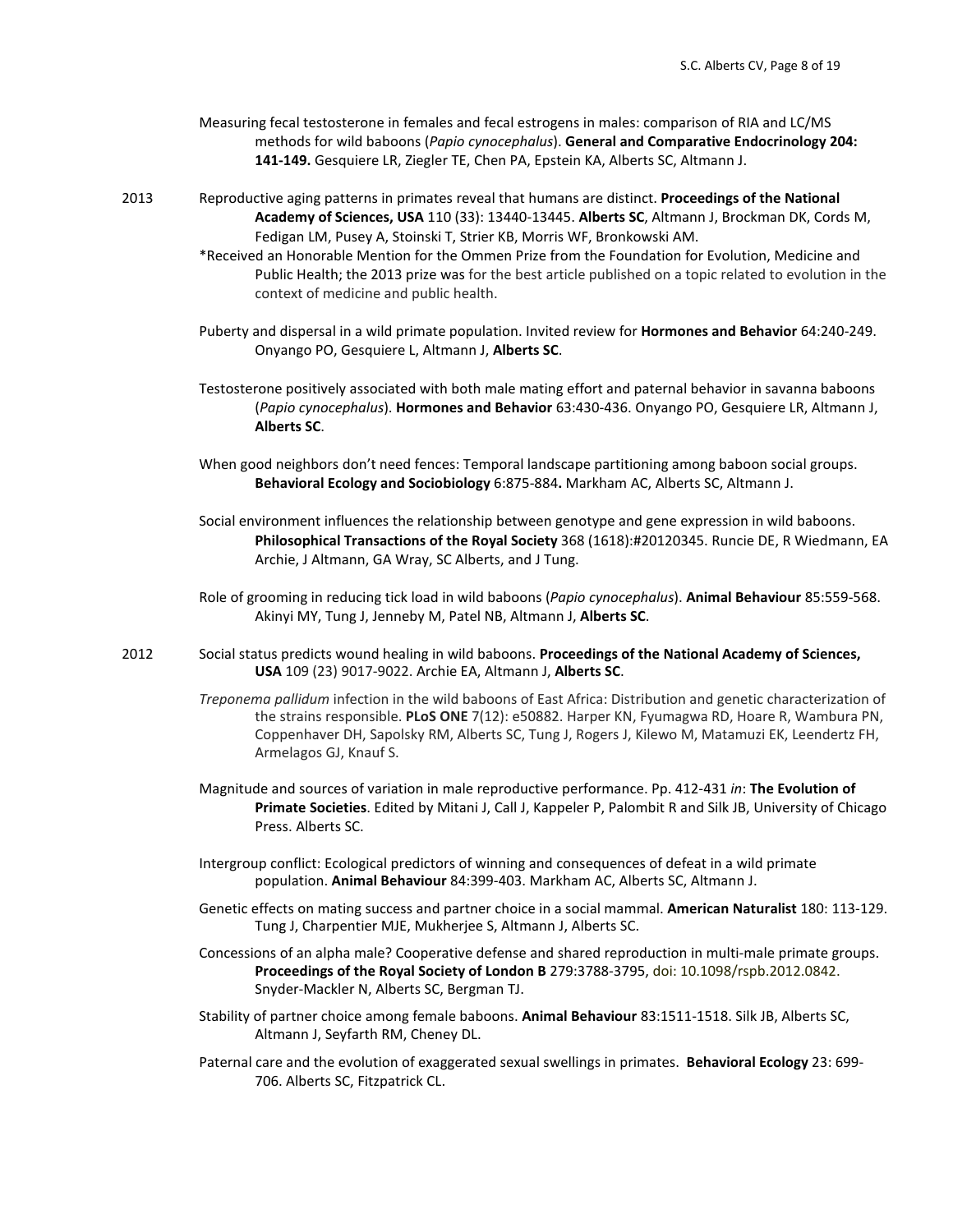- Nguyen N, Gesquiere L, Alberts SC, Altmann J. Sex differences in the mother-neonate relationship in wild baboons: social, experiential, and hormonal correlates. **Animal Behavior** 83: 891-903.
- Changes in gene expression associated with reproductive maturation in wild female baboons. **Genome Biology and Evolution** 4:102-109. Babbitt CC, Tung J, Wray GA, Alberts, SC.
- The influence of life history milestones and association networks on crop-raiding behavior in male African elephants. **PLoS One** 7: e31382. Chiyo PI, Moss CJ, Alberts SC.
- Genetic structure in a dynamic baboon hybrid zone corroborates behavioral observations in a hybrid population. **Molecular Ecology** 21: 715-731. Charpentier MJE, Fontaine MC, Cherel E, Renoult JP, Jenkins T, Benoit L, Barthès N, Alberts SC, Tung J.
- The Amboseli Baboon Research Project: Themes of continuity and change. Pp 261-288 *in*: **Long-term field studies of primates**. Edited by Kappeler P and Watts DP. Springer Verlag. Alberts SC, Altmann J.
- 2011 Life at the top: energetic and psychological stress in wild male primates. **Science** 333:357-360. Gesquiere LR, Learn NH, Simao MCM, Onyango PO, Alberts SC, Altmann J.
	- White Monkey Syndrome and presumptive copper deficiency in a wild primate population. **American Journal of Primatology 73:** 1-9. Markham AC, Gesquiere LR, Bellenger JP, Alberts SC, Altmann J.
	- Association patterns of male African elephants: the role of age and genetic relatedness. **Animal Behaviour** 81: 1093-1099. Chiyo PI, Archie EA, Hollister-Smith JA, Lee PC, Poole JH, Moss CJ, Alberts SC.
	- Aging in the natural world: comparative data reveal similar mortality patterns across primates. **Science** 331: 1325-1328. Bronikowski AM, Altmann J, Brockman DK, Cords M, Fedigan LM, Pusey AE, Stoinski T, Morris WF, Strier KB, Alberts SC.
	- No risk, no gain: effects of crop-raiding and genetic heterozygosity on body size in male African elephants. **Behavioral Ecology** 22:552-558. Chiyo PI, Lee PC, Moss CJ, Archie EA, Hollister-Smith JA, Alberts SC.
	- Using molecular and observational techniques to estimate the population size and raiding patterns of cropraiding elephants. **Journal of Applied Ecology** 48:788-796. Chiyo PC, Moss CJ, Archie EA, Hollister-Smith JA, Alberts SC.
	- Tooth size variation related to age in Amboseli baboons. **Folia Primatologica** 81: 348-359. Galbany J, Dotras L, Alberts SC, Perez-Perez A.
	- Allele-specific gene expression in a wild nonhuman primate population. **Molecular Ecology** 20: 725-739. Tung J, Akinyi MY, Mutura S, Altmann J, Wray G, Alberts SC.
	- Low demographic variability in wild primate populations: fitness impacts of variation, covariation, and serial correlation in vital rates. **American Naturalist** 177: E14-E28. Morris WF, Altmann J, Brockman DK, Fedigan LM, Pusey AE, Stoinski TA, Bronikowski AM, Alberts SC, Strier KB.
	- The population genetics of the Amboseli and Kilimanjaro elephants. Pp 37-47 in: **Amboseli Elephants: A Long-term Perspective on a Long-lived Mammal** (ed. C. Moss, H. Croze & P. Lee). University of Chicago Press. Archie EA, Fitzpatrick CL, Moss CJ, Alberts SC.
	- Friends and relations: kinship and the nature of female elephant social relationships. Pp 238-245 in: **Amboseli Elephants: A Long-term Perspective on a Long-lived Mammal** (ed. C. Moss, H. Croze & P. Lee). University of Chicago Press. Archie EA, Moss CJ, Alberts SC.
	- Genetic paternity analysis of the Amboseli elephant population. Pp 274-275 in: **Amboseli Elephants: A Longterm Perspective on a Long-lived Mammal** (ed. C. Moss, H. Croze & P. Lee). University of Chicago Press. Hollister-Smith, JA, Poole JH, Moss CJ, Alberts SC.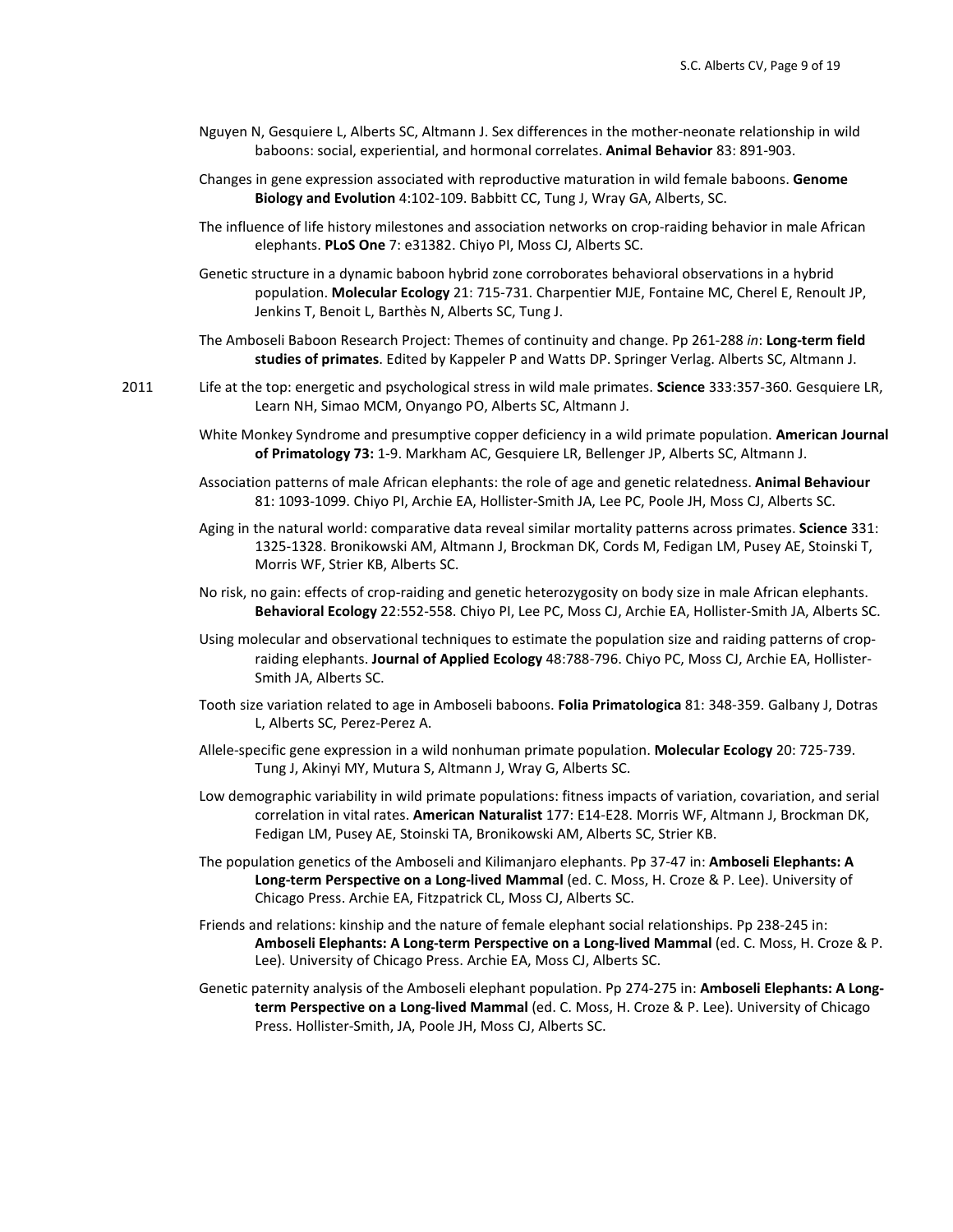- Endocrinology of year-round reproduction in a highly seasonal habitat: environmental variability in testosterone and glucocorticoids in baboon males. **American Journal of Physical Anthropology** 144:169-176. Gesquiere LR, Onyango PO, Alberts SC, Altmann J.
- Age and individual foraging behavior predict tooth wear in Amboseli baboons. **American Journal of Physical Anthropology** 144:51-59. Galbany J, Altmann J, Pérez-Pérez A, Alberts SC.
- 2010 Life history context of reproductive aging in a wild primate model. **Annals of the New York Academy of Sciences** 1204: 127-138. Altmann J, Gesquiere L, Galbany J, Onyango PO, Alberts SC.
	- Evolutionary genetics in wild primates: combining genetic approaches with field studies of natural populations**. Trends in Genetics** 26: 353-362. Tung J, Alberts SC, Wray G.
	- The Primate Life History Database: A unique shared ecological resource. **Methods in Ecology and Evolution** 1: 199-211. Strier KB, Altmann J, Brockman DK, Bronikowski AM, Cords M, Fedigan LM, Lapp H, Liu X, Morris WF, Pusey AE, Stoinski TS, Alberts SC.
	- Major histocompatibility complex variation and evolution at a single, expressed DQA locus in two genera of elephants. **Immunogenetics**. 62:85-100. Archie EA, Maldonado JE, Henry T, Moss CJ, Poole JH, Pearson VR, Murray S, Alberts SC, Fleischer RC.
- 2009 Testosterone related to age and life-history stages in male baboons and geladas. **Hormones and Behaviour** 56: 472-480. Beehner JC, Gesquiere L, Seyfarth RM, Cheney DL, Alberts SC, Altmann J.
	- "Friendships" between new mothers and adult males: Adaptive benefits and determinants in wild baboons (*Papio cynocephalus*). **Behavioral Ecology and Sociobiology** 63: 1331-1344. Nguyen N, Van Horn RC, Alberts SC, Altmann J.
	- Evolution of a malaria resistance gene in wild primates. **Nature** 460:388-391. (\*Indicates that these authors contributed equally.) Tung J, Primus A, Bouley A, Severson T, Alberts SC\*, Wray GA\*.
- 2008 Do male African elephants (*Loxodonta africana*) signal musth via urine dribbling? **Animal Behaviour** 76: 1829-1841. Hollister-Smith JA, Alberts SC, Rasmussen LEL.
	- Coping with a challenging environment: effects of seasonal variability and reproductive status on glucocorticoid concentrations of female baboons (*Papio cynocephalus*). **Hormones and Behavior** 54:410 - 416. Gesquiere LR, Khan M, Shek L, Wango EO, Alberts SC, Altmann J.
	- Persistence of maternal effects in baboons: mother's dominance rank at son's conception predicts stress hormone levels in sub-adult males. **Hormones and Behaviour** 54: 319-324. Onyango PO, Gesquiere LR, Wango EO, Alberts SC, Altmann J.
	- Fine-scale population genetic structure in a fission-fusion society. **Molecular Ecology** 17:2666-2679. Archie EA, Maldonado JE, Hollister-Smith JA, Poole JH, Moss CJ, Fleischer RC, Alberts SC.
	- Late pregnancy glucocorticoid levels predict responsiveness in wild baboon mothers (*Papio cynocephalus*). **Animal Behaviour** 75: 1747-1756. Nguyen N, Gesquiere L, Wango EO, Alberts SC, Altmann J.
	- Paternal effects on offspring fitness in a multi-male primate society. **Proceedings of the National Academy of Sciences, USA** 105: 1988-1992. Charpentier MJE, Van Horn RC, Altmann J, Alberts SC.
	- Genetic evidence reveals temporal change in hybridization patterns in a wild baboon population. **Molecular Ecology** 17: 1998-2011. Tung J, Charpentier MJE, Garfield D, Altmann J, Alberts SC.
	- Age at maturity in wild baboons: genetic, environmental and demographic influences. **Molecular Ecology** 17: 2026-2040. Charpentier MJE, Tung J, Altmann J, Alberts SC.
	- Can't get there from here: inferring kinship from pairwise genetic relatedness. **Animal Behaviour** 75: 1173- 1180. Van Horn RC, Altmann J, Alberts SC.
	- Functional significance of MHC variation in mate choice, reproductive outcome, and disease risk. Pages 95- 108 in: **Evolution in Health and Disease**, 2nd edition, S.C. Stearns and J. Koella (eds.), Oxford, UK: Oxford University Press. Loisel DA, Alberts SC, Ober C.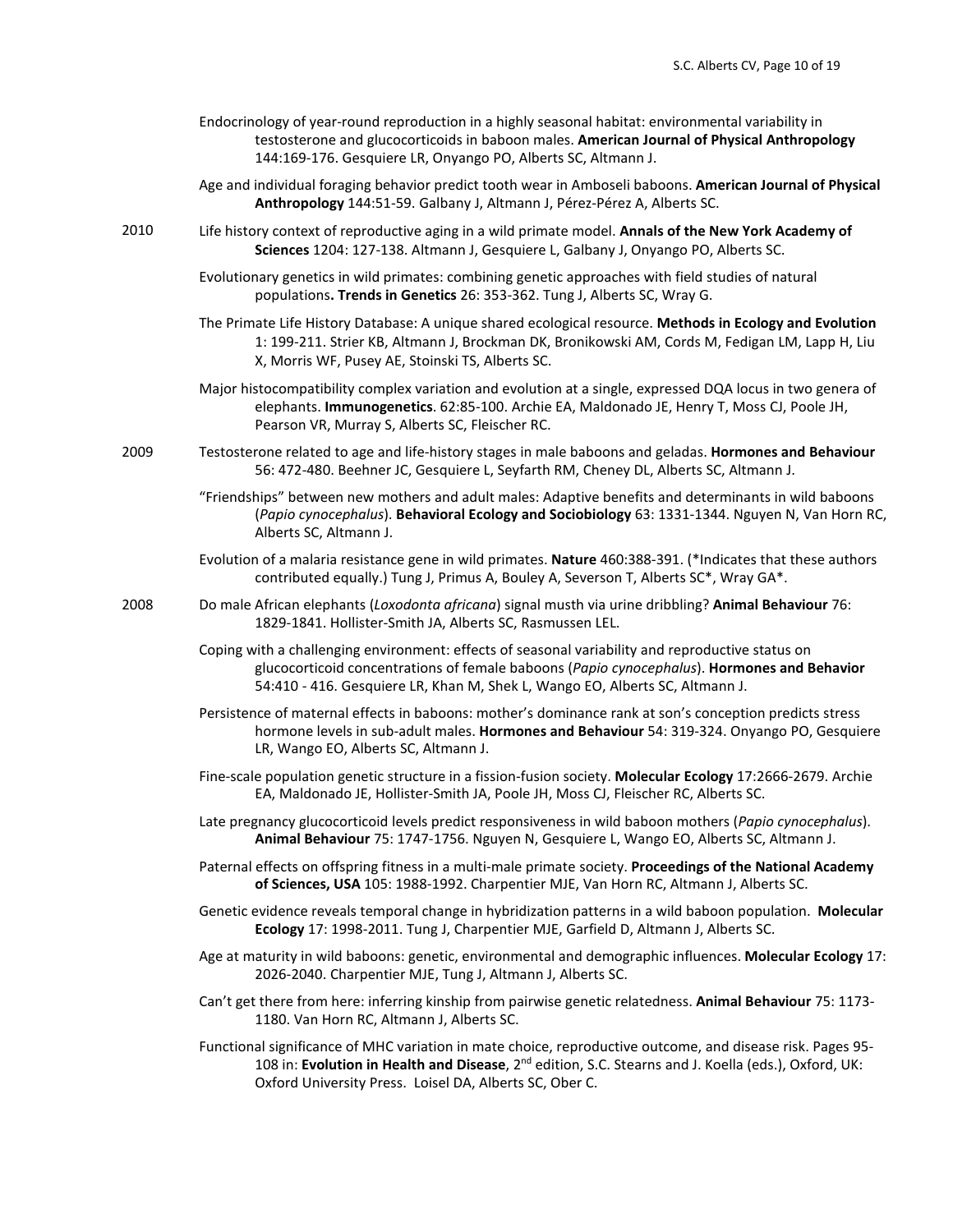- 2007 Behavioural inbreeding avoidance in wild African elephants. **Molecular Ecology** 16: 4138-4148. Archie EA, Hollister-Smith JA, Poole JH, Moss CJ, Alberts SC.
	- Divided destinies: Group choice by female savannah baboons during group fission. **Behavioral Ecology and Sociobiology** 61: 1823-1837. Van Horn RC, Buchan JC, Altmann J, Alberts SC.
	- Paternity success in wild African elephants. **Animal Behaviour** 74: 287-296. Hollister-Smith JA, Poole JH, Archie EA, Vance EA, Georgiadis NJ, Moss CJ, Alberts SC.
	- Inbreeding depression in nonhuman primates: a historical review of methods used and empirical data. **American Journal of Primatology** 69: 1370-1386. Charpentier MJE, Widdig A, Alberts SC.
	- Parallel effects of genetic variation in ACE activity in baboons and humans. **American Journal of Physical Anthropology** 134: 1-8. Tung J, Rudolph J, Altmann J, Alberts SC.
	- Mechanisms of sexual selection: Sexual swellings and estrogen concentrations as fertility indicators and cues for male consort decisions in wild baboons. **Hormones and Behavior** 51: 114-125. Gesquiere LR, Wango EO, Alberts SC, Altmann J.
- 2006 Ancient polymorphism and functional variation in the primate MHC-*DQA1* 5' *cis-*regulatory region. **Proceedings of the National Academy of Sciences, USA** 103: 16331-16336. Loisel DA, Rockman MV, Wray GA, Altmann J, Alberts SC.
	- Sexual selection in wild baboons: from mating opportunities to paternity success. **Animal Behaviour** 72: 1177-1196. Alberts SC, Buchan JC, Altmann J.
	- Social relationships among adult female baboons (*Papio cynocephalus*) I: Variation in the strength of social bonds. **Behavioral Ecology and Sociobiology** 61:183-195. Silk JB, Altmann J, Alberts SC.
	- Social relationships among adult female baboons (*Papio cynocephalus*) II: Variation in the quality and stability of social bonds. **Behavioral Ecology and Sociobiology** 61:197-204. Silk JB, Alberts SC, Altmann J.
	- The ecology of conception and pregnancy failure in wild baboons. **Behavioral Ecology** 17: 741-750. Beehner JC, Onderdonk D, Alberts SC, Altmann J.
	- The evolutionary past and the research future: environmental variation and life history flexibility in a primate lineage. Pages 277-303 in: L. Swedell and S. Leigh (eds): **Reproduction and Fitness in Baboons: Behavioral, Ecological and Life History Perspectives***.* New York, Springer. Alberts SC and Altmann J.
	- The endocrinology of pregnancy and fetal loss in wild baboons. **Hormones and Behavior** 49:688-699. Beehner JC, Nguyen N, Alberts SC, Altmann J.
	- Linear dominance hierarchies in African elephants. **Animal Behaviour** 71: 117-127. Archie EA, Morrison TA, Foley CA, Moss CJ, Alberts SC.
	- The ties that bind: Genetic relatedness predicts the fission and fusion of social groups in wild African elephants. **Proceedings of the Royal Society of London B** 273: 513-522. Archie EA, Moss CJ, Alberts SC.
- 2005 Coming of age: steroid hormones of wild immature baboons, *Papio cynocephalus*. **American Journal of Primatology** 67:83-100. Gesquiere LR, Altmann J, Khan MZ, Couret J, Yu JC, Endres CS, Lynch JW, Ogola P, Fox EA, Alberts SC, Wango E.
	- Seasonality and long-term change in a savannah environment. In: D. K. Brockman and C. P. van Schaik (eds): **Seasonality in Primates: Studies of Living and Extinct Human and Non-Human Primates***.* Pages 157-196. Cambridge UK, Cambridge University Press. Alberts SC, Hollister-Smith J, Mututua RS, Sayialel SN, Muruthi PM, Warutere JK, Altmann J.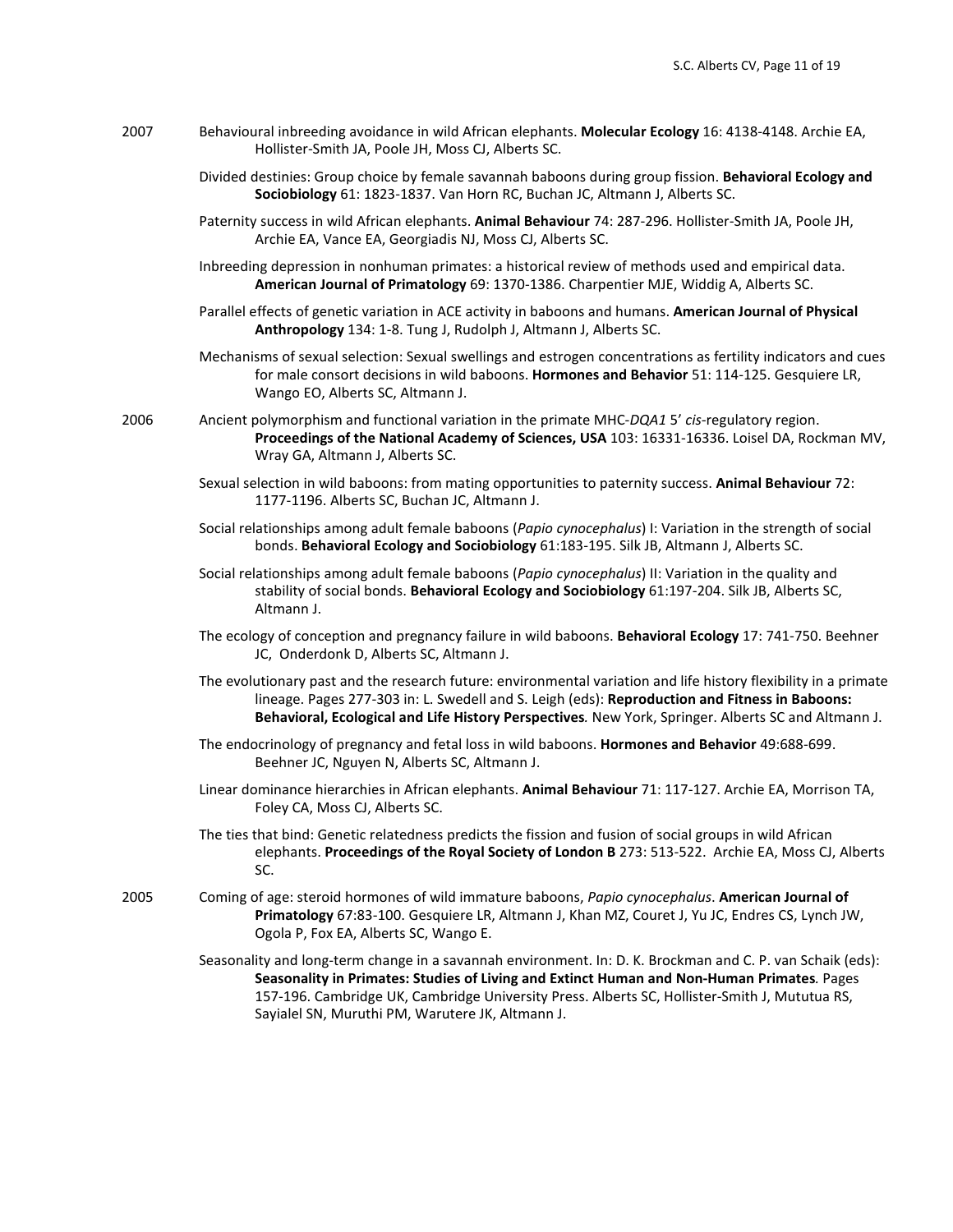- Locus effects and sources of error in non-invasive genotyping. **Molecular Ecology Notes** 5:680-683. Buchan JC, Archie EA, Van Horn RC, Moss CJ, Alberts SC.
- Measures of dung bolus size for known age African elephants: implications for age estimation. **Journal of Zoology, London** 266: 89-94. Morrison TA, Chiyo PI, Moss CJ, Alberts SC.
- Growth rates in a wild primate population: ecological influences and maternal effects. **Behavioral Ecology & Sociobiology** 57: 490-501. Altmann J, Alberts SC.
- 2004 Life history correlates of steroid concentrations in wild peripartum baboons. **American Journal of Primatology** 64: 95-106. Altmann J, Lynch JW, Nguyen N, Alberts SC, Gesquiere LR.
	- Patterns of coalition formation by adult female baboons in Amboseli, Kenya. **Animal Behaviour** 67: 573-582. Silk JB, Alberts SC, Altmann J.

Note on authorship. Through 2003 I followed the authorship tradition of my subdiscipline, in which author order strictly reflected level of contribution to the paper; in this subdiscipline senior authors are often second authors. Beginning with publications in 2004, I am last author on all papers on which I am senior author.

- 2003 Social bonds of female baboons enhance infant survival. **Science** 302: 1231-1234. Silk JB, Alberts SC, Altmann J.
	- True paternal care in a multi-male primate society. **Nature** 425: 179-181. Buchan J, Alberts SC, Silk JB, Altmann J.
	- Characterization of tetranucleotide microsatellite loci in the African Savannah Elephant (*Loxodonta africana africana*). **Molecular Ecology Notes** 3: 244-246. Archie EA, Moss CJ, Alberts SC.
	- Variability in reproductive success viewed from a life-history perspective in baboons. **American Journal of Human Biology** 15: 401-409. Altmann J, Alberts SC.
	- Gastrointestinal parasites in free-ranging Kenyan baboons (*Papio cynocephalus* and *P. anubis*). **International Journal of Primatology** 24: 271-279. Hahn NE, Proulx D, Muruthi PM, Alberts SC, Altmann J.
	- Queuing and queue jumping: long term patterns of reproductive skew among male savannah baboons. **Animal Behaviour** 65: 821-840. Alberts SC, Watts H, Altmann J.
	- Wild female baboons bias their social behaviour towards paternal half-sisters. **Proceedings of the Royal Society of London B** 270: 503-510. Smith K, Alberts SC, Altmann J.
	- Matrix models for primate life history analysis. In: **Primate Life Histories and Socioecology***,* P. Kappeler and M. Pereira (eds), pp. 66-102. Chicago: University of Chicago Press. Alberts SC and Altmann J.
	- Intraspecific variability in fertility and offpsring survival in a non-human primate: behavioral control of ecological and social sources. In: K. W. Wachter and R.A. Bulatao (eds): **Offspring: Human Fertility Behavior in a Biodemographic Perspective**. pp. 140-169. Washington, D.C., National Academy Press. Altmann J, Alberts SC.
- 2002 Significance of primate sexual swellings. **Nature** 420:142-143. Zinner D, Alberts SC, Nunn CL, Altmann J.
	- Genetic evidence for long-term population decline in a savannah-dwelling primate: inferences from a hierarchical Bayesian model. **Molecular Biology and Evolution** 19:1981-1990. Storz JF, Beaumont MA, Alberts SC.
	- Dramatic change in local climate patterns in the Amboseli basin, Kenya. **African Journal of Ecology** 40:248- 251. Altmann J, Alberts SC, Altmann S, Roy S.
	- The aging baboon: Comparative demography in a nonhuman primate. **Proceedings of the National Academy of Sciences, USA** 99(14):9591–9595. Bronikowski A, Alberts SC, Altmann J, Packer C, Carey KD, Tatar M.
	- Sources of variation in the copulation calls of female yellow baboons. **American Journal of Primatology** 56:43-56. Semple S, McComb K, Alberts SC, Altmann J.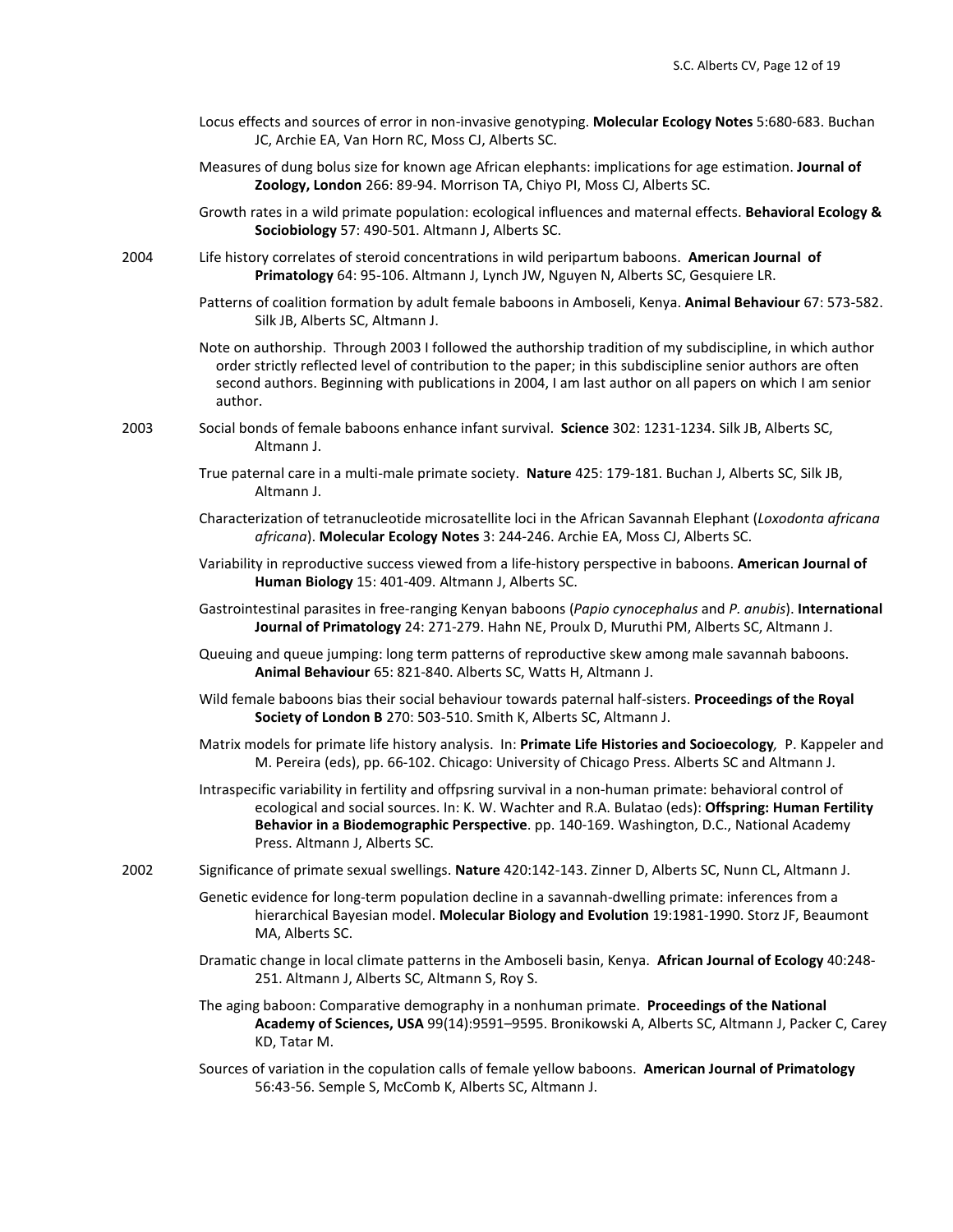|      | Genetic effective size of a wild primate population: influence of current and historical demography.<br>Evolution 56:817-829. Storz JF, Ramakrishnan U, Alberts SC.                                                                                                                      |
|------|------------------------------------------------------------------------------------------------------------------------------------------------------------------------------------------------------------------------------------------------------------------------------------------|
| 2001 | Determinants of effective population size for loci with different modes of inheritance. Journal of Heredity<br>92:497-502. Storz JF, Ramakrishnan U, Alberts SC.                                                                                                                         |
|      | Immigration and hybridization patterns of yellow and anubis baboons in Amboseli, Kenya. American Journal<br>of Primatology 53:139-154. Alberts SC and Altmann J.                                                                                                                         |
| 2000 | Fecal DNA genotyping in the savannah baboon: history, problems and data. Conservation Genetics 1:173-<br>176. Bayes MK, Smith KL, Alberts SC, Cheesman DJ, Altmann J, Bruford MW.                                                                                                        |
|      | Cross-species amplification, non-invasive genotyping, and non-Mendelian inheritance of human STRPs in<br>savannah baboons. American Journal of Primatology 51: 219-227. Smith KL, Alberts SC, Bayes MK,<br>Bruford MW, Altmann J, Ober.                                                  |
| 1999 | Paternal kin discrimination in wild baboons. Proceedings of the Royal Society of London B 266:1501-1506.<br>Alberts SC.                                                                                                                                                                  |
|      | Thirteen Mhc-DQA1 alleles from two populations of baboons. Immunogenetics 49: 825-827. Alberts SC.                                                                                                                                                                                       |
| 1997 | Hypercortisolism associated with social subordinance or social isolation among wild baboons. Archives of<br>General Psychiatry 54: 1137-1143. Sapolsky R, Alberts SC, Altmann J.                                                                                                         |
| 1996 | Altmann J, Alberts SC, Haines SA, Dubach J, Muruthi P, Coote T, Geffen E, Cheesman DJ, Mututua RS, Saiyalel<br>SN, Wayne RK, Behavior predicts genetic structure in a wild primate group. Proceedings of the<br>National Academy of Sciences, USA 93:5797-5801. Lacy RC, and Bruford MW. |
|      | Mate guarding constrains foraging activity of male baboons. Animal Behaviour. 51:1269-1277. Alberts SC,<br>Altmann J, Wilson M.                                                                                                                                                          |
| 1995 | Preparation and activation: determinants of reproductive maturity in male baboons. Behavioral Ecology and<br>Sociobiology 36: 397-406. Alberts SC and Altmann J.                                                                                                                         |
|      | Balancing costs and opportunities: dispersal in male baboons. American Naturalist 145:279-306. Alberts SC<br>and Altmann J.                                                                                                                                                              |
| 1994 | Vigilance in young baboons: effects of habitat, age, sex and maternal rank on glance rate. Animal Behaviour<br>47: 749-755. Alberts SC.                                                                                                                                                  |
| 1993 | Genetic variability in the major histocompatibility complex: a review of non-pathogen-mediated selective<br>mechanisms. Yearbook of Physical Anthropology 36: 71-90. Alberts SC and Ober C.                                                                                              |
| 1992 | Behavioral, endocrine, and immunological correlates of immigration by an aggressive male into a natural<br>primate group. Hormones and Behavior 26: 167-178. Alberts SC, Sapolsky RM, and Altmann J.                                                                                     |
|      | Endocrine and developmental correlates of unilateral cryptorchidism in a wild baboon. American Journal of<br>Primatology 26: 309-314. Altmann J, Alberts SC, and Sapolsky RM.                                                                                                            |
| 1987 | Body mass and growth rates in a wild primate population. Oecologia 72: 15-20. Altmann J and Alberts SC.                                                                                                                                                                                  |
|      | Parental care in captive siamangs (Hylobates syndactylus). Zoo Biology 6: 401-406.<br>Alberts SC.                                                                                                                                                                                        |

#### **MANUSCRIPTS IN PROGRESS**

In review Synchrony and idiosyncrasy in the gut microbiome of wild primates. Björk JR, Dasari M, Grieneisen L, Gould TJ, Grenier J-C, Yotova V, Jansen D, Gottel N, Jansen DAWAM, Roche K, Mukherjee S, Gesquiere LR, Gordon JB, Learn NH, Wango TL, Mututua RS, Warutere JK, Siodi L, Barreiro LB, Alberts SC, Gilbert JA, Tung J, Blekhman R, Archie EA. **Science Advances.**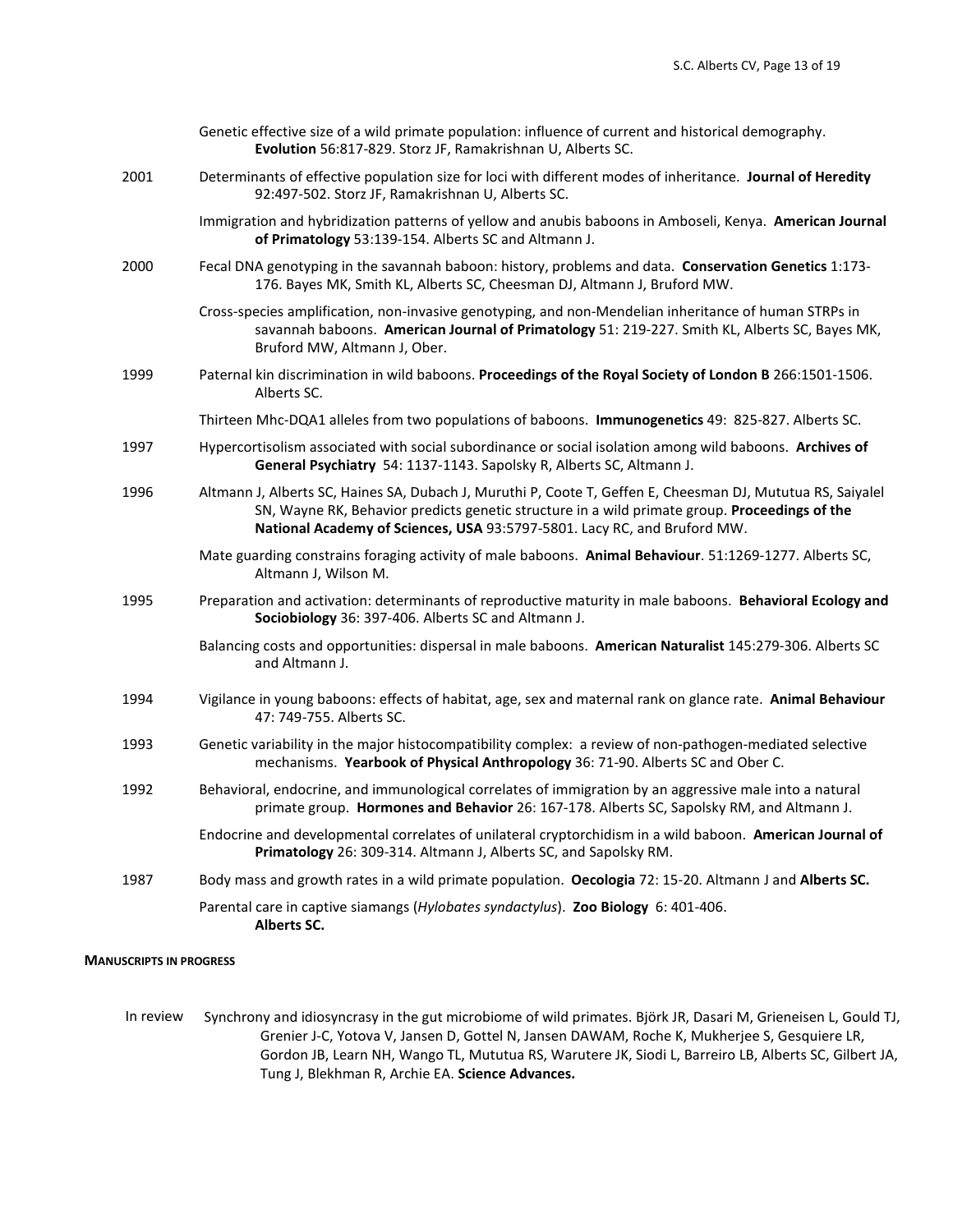- In review Causal mediation analysis for longitudinal mediators and survival outcomes. Zeng S, Lange EC, Archie EA, Campos FA, Alberts SC, Li F. **Journal of Agricultural, Biological, and Environmental Statistics**.
- In review Better baboon breakups: Collective decision theory of complex social network fissions. Lerch BA, Archie EA, Abbott KC, Alberts SC.
- In prep Female reproductive aging in seven primate species: patterns and consequences. Campos FA, Altmann J, Archie EA, Brockman, Cords M, Fedgan LM, Lawler R, Stoinski TS, Strier KB, Bronikowski AM, Pusey AE, Alberts SC.
- In prep Genetic variance, covariance, and indirect genetic effects for affiliative social behavior in a wild primate. McLean EM, Altmann J, Archie EA, Alberts SC.

#### **COMMENTARIES, REVIEWS, POPULAR ARTICLES, ENCYCLOPEDIA ENTRIES**

- "The Bruce effect should be defined by function, not mechanism: comments on 'How to escape male infanticide: mechanisms for avoiding or terminating pregnancy in mammals.'" 2021, Mammal Review*.* Zipple ME, Roberts E, Alberts SC, Beehner JC. https://doi.org/10.1111/mam.12250
	- "Old World Monkey Mating Systems" 2019. In: *The Encyclopedia of Animal Behavior*. Ed. P.A. Gowaty & J. Choe. Elsevier. Fitzpatrick CL, Alberts SC.
- "Stuart Altmann" 2017. *The International Encyclopedia of Primatology*, Ed. A Fuentes. Wiley-Blackwell Press. Alberts, SC.

"The challenge of survival for wild infant baboons" 2016. **American Scientist** 104: 366-373. Alberts SC.

- "Viewpoint: Linking ecology, evolution and health: TriCEM" 2015. **BioScience** 65(8): 748-749. Nunn CL, Alberts SC, McClain CR, Meschnick SR, Rodrigo AG, Vision TW, Wiegmann BM. 2015.
- "The contributions of Jeanne Altmann (Introduction to a Special Tribute Issue)" 2013. **Evolutionary Anthropology** 22:198- 199. Alberts SC, Silk JB.
- "Science incubators: Synthesis centers and their role in the research ecosystem" 2012. **PLoS Biology** 11: e1001468. Rodrigo A, Alberts S, Cranston K, Kingsolver J, Lapp H, McClain C, Smith K, Vision T, Weintraub J, Wiegmann B. (Weekly Editor's Pick).
- "Dispatch: Primatology: 'A Faithful Friend is the Medicine of Life'" 2010. **Current Biology** 20: R632-R634**.** Alberts SC.
- "Policy Forum: Elephants, Ivory and Trade" 2010 **Science** 327: 1331-1332. Wasser S, Poole J, Lee P, Lindsay K, Dobson A, Hart J, Douglas-Hamilton I, Wittemyer G, Granli P, Morgan B, Gunn J, Alberts S, Beyers R, Chiyo P, Croze H, Estes R, Gobush K, Joram P, Kikoti A, Kingdon J, King L, Macdonald D, Moss C, Mutayoba B, Numbi S, Omondi P, Nowak K.
- "Commentary: An assessment of the threat to Grevy's zebra from hybridization" 2009. **Animal Conservation** 12: 514-515. Chiyo PI, and Alberts SC. 2009.
- Review of "Sexual Coercion in Primates and Humans: An Evolutionary Perspective on Male Aggression Against Females", edited by MN Muller and RW Wrangham, Cambridge University Press. 2009. **Quarterly Review of Biology** 84: 413- 414. Alberts SC.
- "Report: Primate life-history databank: setting the agenda" 2006. **Evolutionary Anthropology** 15: 44-46. Strier KB, Alberts SC, Wright PC, Altmann J & Zeitlyn D.

**INVITED TALKS** (Note: because of family considerations I accept only a limited number of speaking engagements) Annual meeting of the Population Association of America, May 2021, Symposium entitled "New Frontiers in Comparative Human and Animal Model Research on the Social Dimensions of Aging" [Virtual symposium]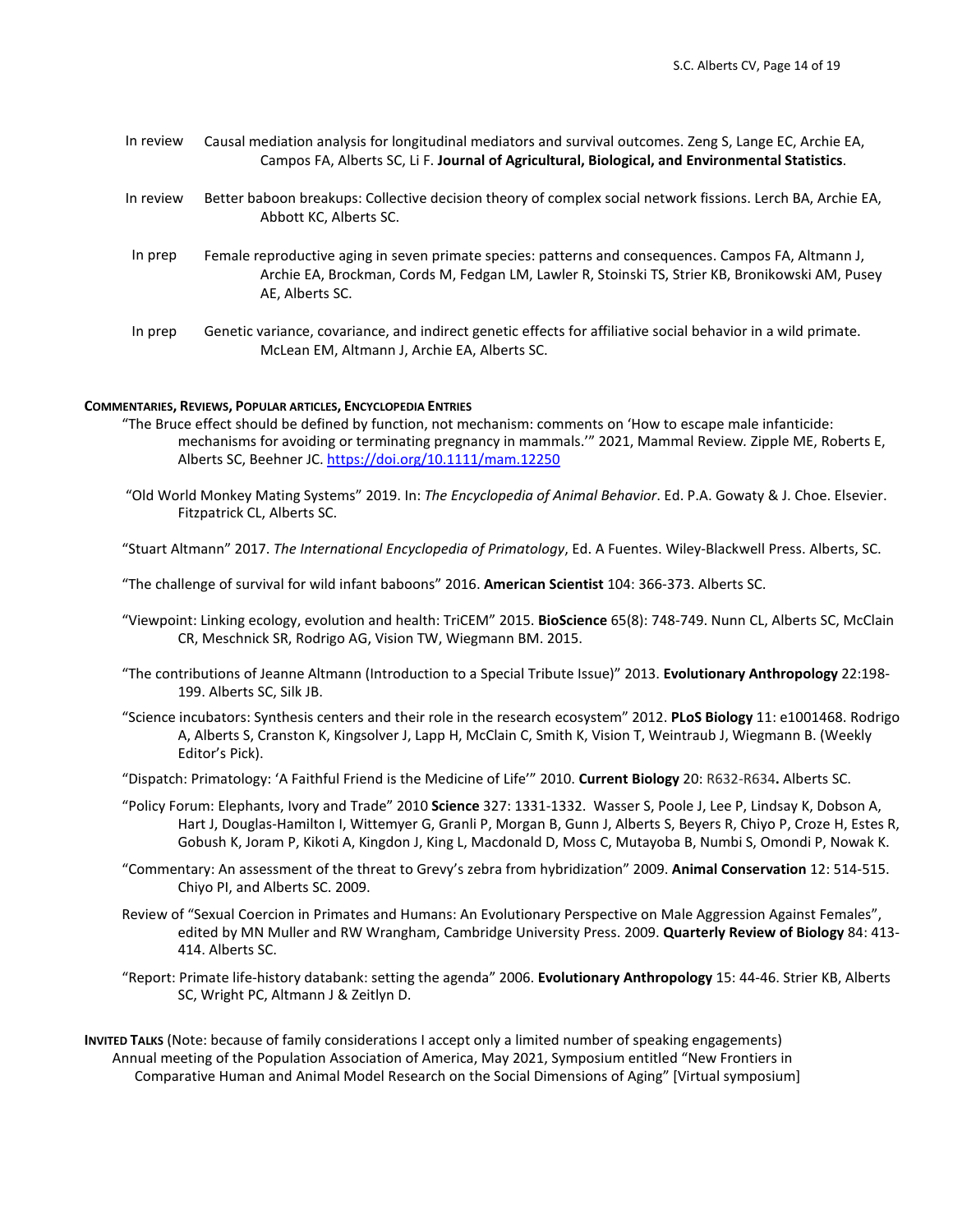SEEM ("Seminars in Ecology and Evolution at Montpellier"), CNRS, Montpellier, France, April 2021 [Virtual seminar] Max Planck Institute of Ornithology, Seewiesen, Germany, February 2021 [Virtual seminar]

Workshop on Sociality and Health in Primates, University of Göttingen and Max Planck Institute for Evolutionary Anthropology, Germany, November 2020 [Virtual seminar]

- University of Kentucky, Department of Biology, seminar speaker elected by the Biology Graduate Student Association (BGSA), September 2020 [Virtual seminar]
- Harvard Museums of Science and Public Culture, "Evolution Matters" series of public lectures, November 2019
- Washington University, Department of Anthropology, September 2019
- National Advisory Council on Aging, Washington DC, May 2019
- University of Michigan Evolution and Human Adaptation Program, November 2018
- Arizona State University, School of Human Evolution and Social Change, September 2018
- "Eminent Ecologist" residency, Kellogg Biological Station, Michigan State University (week-long residency), June 2018
- Wake Forest University, Department of Biology, January 2018
- German Primate Center 'Frontiers in Baboon Research' Symposium, Oct 2017
- Plenary Speaker, 11<sup>th</sup> International Conference on Behaviour, Physiology, and Genetics of Wildlife. Berlin, Oct 2017 Duke University Program in Ecology, September 2017
- University of Pennsylvania, Psychology Colloquium, Nov 2016
- Harvard University, Department of Human Evolutionary Biology, April 2016
- Keynote Speaker: Department of Pediatrics Research Retreat, Duke University Medical Center, April 2016
- Distinguished Lecturer in Behavior, UNC Chapel Hill Biology Department, Sept 2015
- Plenary Speaker, Animal Behavior Society, Anchorage, AK, June 2015
- Duke-UNC Seminar on Social and Biological Determinants of Health, Spring 2015
- Annual Conference on Aging, Max Planck Institutes, Leipzig, German, Feb 2015.
- The Peter and Rosemary Grant Lecture in Evolutionary Biology. Institute of Environmental Biology and Evolutionary Studies, University of Zurich, Switzerland, Feb 2015.
- Plenary Speaker, German Primate Society Conference, Leipzig, Germany, Feb 2015.
- HHMI-Janelia Farms Research Campus Conference on "Life in the Aggregate: Mechanisms and Features of Social Dynamics." Oct 2014.
- University of Kent School of Anthropology and Conservation, Canterbury, UK, June 2014.
- Department of Ecology, Evolution and Environmental Biology, Columbia University, Feb 2014.
- Semel Institute for Neuroscience and Human Behavior, UCLA, Feb 2014.
- Morrison Institute Winter Colloquium in Population and Resource Studies, Stanford University, Feb 2014
- Cold Spring Harbor Labs, Meeting on Neurogenetics & Behavior of Nonhuman Primates, September 2013
- Department of Human Genetics, University of Chicago, May 2013
- Institute of Primate Research, National Museums of Kenya, Nairobi, Kenya, March 2013
- Max Planck Institute for Demographic Research, Rostock, Germany, June 2012
- Princeton University, Demography of Aging Center, May 2012
- George Washington University, Distinguished Lecturer, Department of Biology, March 2012 Duke University Marine Lab, October 2011
- NCEAS EcoLunch, National Center for Ecological Analysis and Synthesis, September 2011
- Research Workshop on Biodemography, Duke University, May 2011
- Plenary Speaker, The Ecological Society for Eastern Africa, Annual Meeting, Nairobi, Kenya, May 2010
- Duke Population Research Institute (DuPRI), Duke University, April 2010
- Stony Brook University, Behavioral Ecology Group (a multi-departmental group), February 2010
- Virginia Polytechnic and State University, Developmental Science Colloquium (a multi-departmental group), January 2010
- University of Virginia, Department of Biology, April 2009
- Institute for Primate Research, Nairobi, Kenya, March 2009
- AAAS Annual Meeting, Chicago IL, Symposium speaker, February 2009
- INCORE (Integrating Cooperation Research Across Europe) Workshop on Genetics and Biogeography of Coalition Formation in Baboons and Macaques, Barcelona, November 2008
- 
- Simposi de Primatologia de Camp, University of Barcelona, November 2008
- Department of Ecology and Evolutionary Biology, Princeton University, May 2008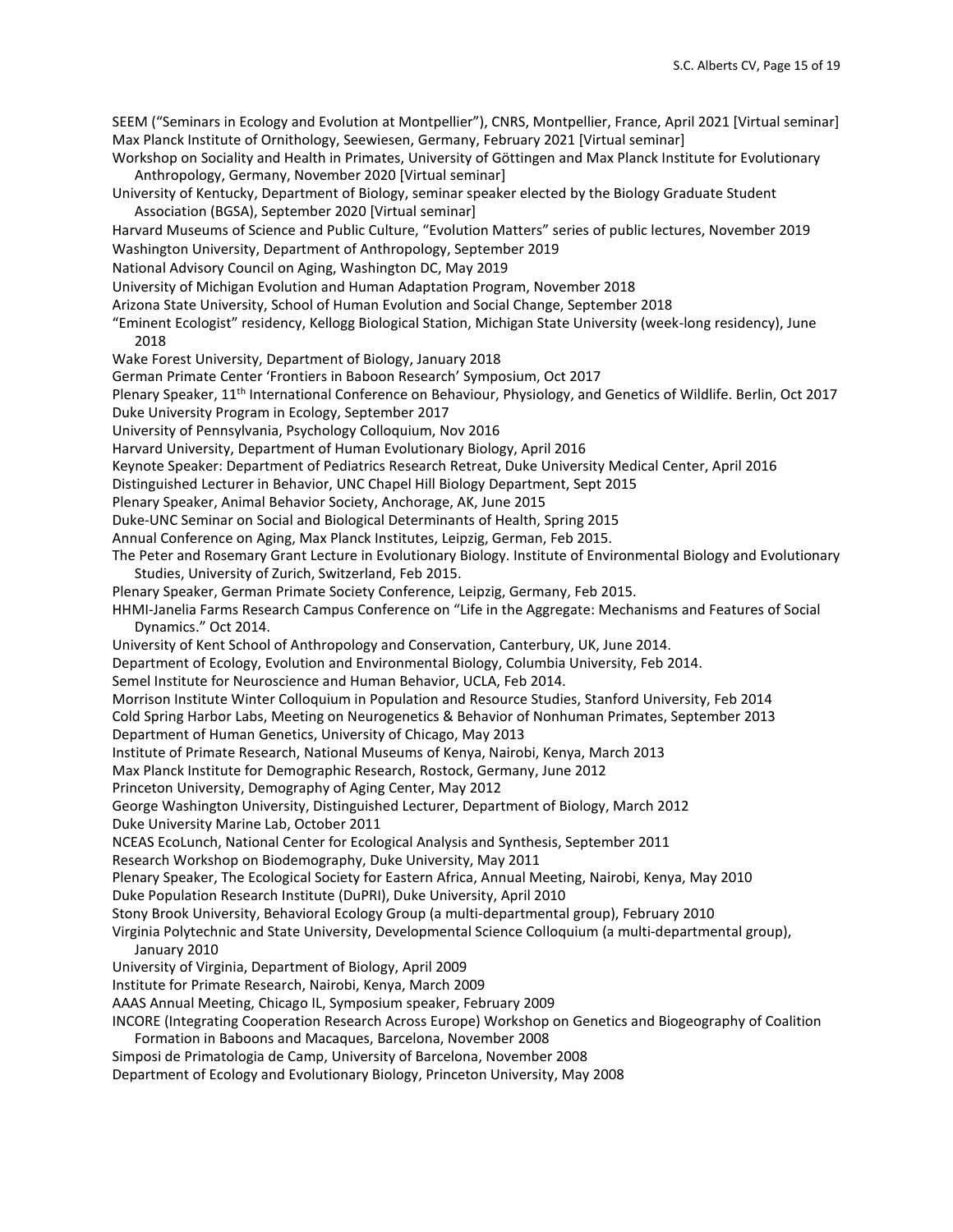Santa Fe Institute, Workshop on Dominance, Leveling and Egalitarianism in Animals, March 2008 New York University and Wenner Gren Foundation: Evolutionary Anthropology at the Interface, October 2007 Department of Ecology and Evolutionary Biology, Princeton University, April 2007 Committee on Evolutionary Biology, University of Chicago, March 2007 Distinguished EEBB Speaker, Michigan State University, February 2007 University of Michigan, Evolution and Human Adaptation Program, November 2006 Molecular Primatology Conference, Center for the Study of Human Origins, New York University, March 2006 North Carolina State University, Keck Center for Behavioral Biology and Department of Zoology, February 2006 Duke University, Department of Sociology, February 2006 Purdue University Department of Biological Sciences, November 2005 University of Virginia Conference on Evolutionary Demography, October 2005 Plenary Speaker, The International Behavioural and Neural Genetics Society Meeting, Sitges, Spain, June 2005 Gordon Research Conference on Genes and Behavior, Ventura CA, February 2004 Reed College Department of Biology, February 2004 Virginia Polytechnic and State University, Department of Biology, November 2003 University of Illinois at Champagne-Urbana, School of Integrative Biology, October 2003 University of Minnesota, Department of Ecology, Evolution and Behavior, April 2003 Michigan State University, Program in Evolution, Ecology and Behavioral Biology, March 2002 Georgia Southern University, Department of Biology and the Campus Life Enrichment Committee, March 2002 University of Memphis, Department of Biology, February 2002 3rd Göttinger Freilandtage Conference on Sexual Selection in Primates, Göttingen Germany, December 2001 UCLA, Center for the Study of Evolution and the Origins of Life (CSEOL), December 2000 North Carolina State University, Department of Biology, May 2000 2nd Göttinger Freilandtage conference, "Primate Life Histories and Socioecology", Göttingen, Germany, Dec 1999 Max Planck Institute Seewiesen, Germany, Summer School, July 1998 Columbia University, Department of Anthropology, May 1998 UC Davis, Animal Behavior Graduate Group, NSF Workshop on Population Consequences of Individual Behavior, March 1998 Duke University, Department of Zoology, March 1997 Boston University, Department of Biology, January 1997

Rutgers University, Department of Anthropology, April 1996

Zoological Society of London, Institute of Zoology, March 1996

### **SERVICE AT DUKE**

Departmental Service in Biology and Evolutionary Anthropology (service on tenure and promotion committees not listed).

- Evolutionary Anthropology, Chair, 2016 present
- Evolutionary Anthropology, Curriculum Committee, 2016 present
- Evolutionary Anthropology, Collections Committee, 2016 present
- Biology Department, Graduate Admissions Committee, 2016
- Biology Department, Promotion Review Committee, 2009 2014
- Biology Department, Faculty Search Committee, 2011-2012
- Evolutionary Anthropology, Faculty Search Committee, 2009
- Biology Department, Director of Undergraduate Studies, Biology Department, 2005 2009.
- Biology Department, Curriculum Committee (chair), 2005 2009.
- Biology Department, Steering Committee (*ex officio*), 2005 2009.
- Biology Department, Teaching Consultation Committee (*ex officio*), 2005 2009.
- Biology Department, Behavioral Neurobiology ,Faculty Search Committee, Chair, 2008 2009.
- Biology Department, Ecology and Behavior Faculty Search Committee, 2005 2006.
- Biology Department Seminar Committee, 2005-2006.
- University Program in Ecology Steering Committee member, Sept 2004 Dec 2005.
- Biology Department Faculty Review Committee, 2003, 2004.
- Reviewer for Biology Department Grants-in-Aid to graduate students, 2004.
- Biology Department, Molecular Structure/Function Search Committee, 2003-4.
- Biology Department, Biogeochemistry Search Committee, 2002-3.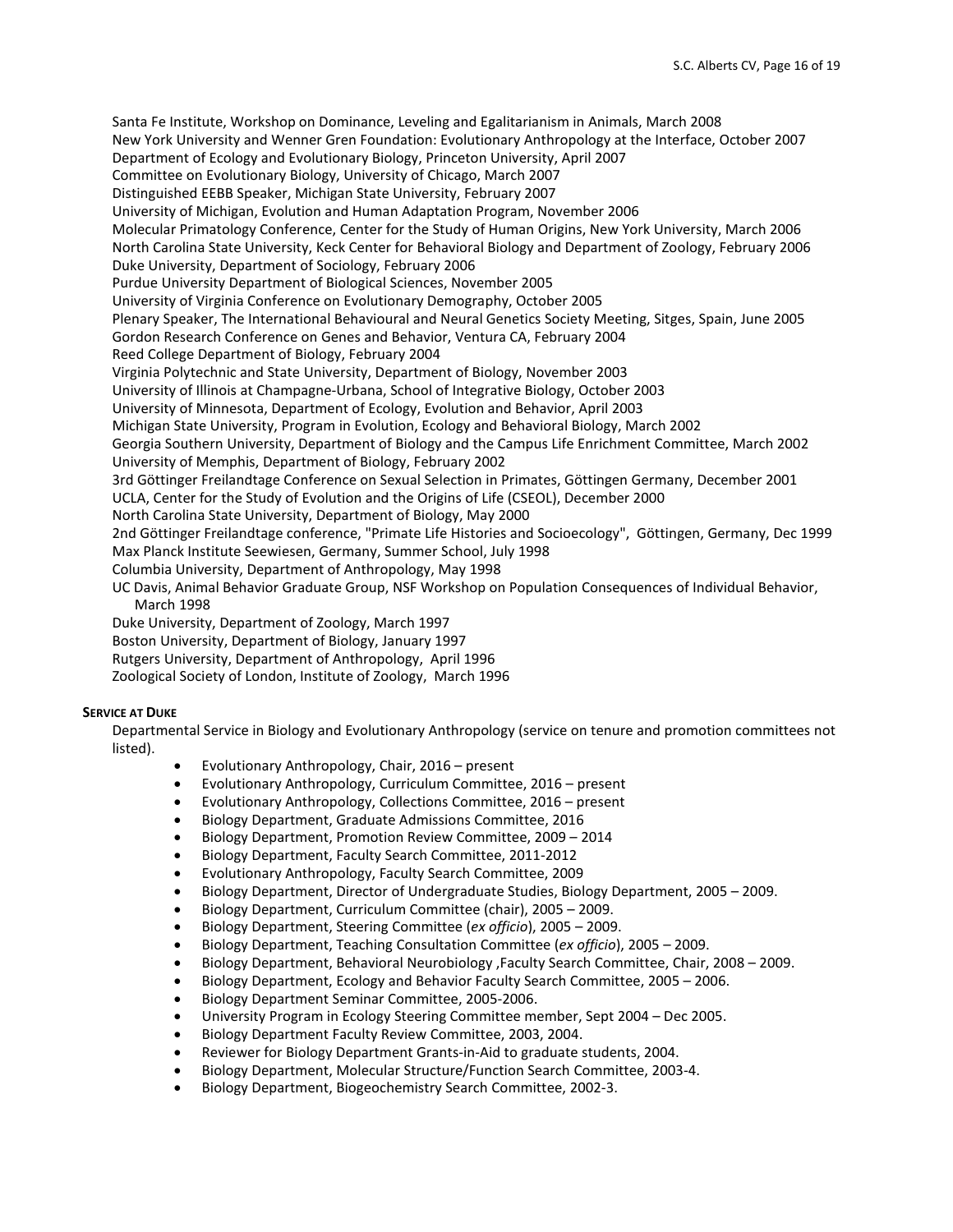• Biology Department Seminar Committee, 2001-2002.

Extra-departmental and University Service.

- Executive Research Oversight Committee, 2019 present
- Distinguished Professorship Selection Committee, 2019 present
- Executive Committee of the Duke Global Health Institute, 2016 present
- Oosting Lecture Planning Committee, University Program in Ecology, 2011-2012, 2014-19
- Review committee for Vice-Provost for Research, 2018
- Search Committee for Director, Duke Global Health Institute, 2016-2017
- Duke Global Centers Committee, 2016 present
- Global Priorities Committee, Chair, 2014 2016 (also Global Priorities Committee Member from  $2011 - 2017$
- Board of Trustees Academic Affairs Committee, 2014 2016
- China Faculty Council, e*x officio*, 2014-2016
- Associate Director, Triangle Center for Evolutionary Medicine (TriCEM), Nov 2015 Nov 2016.
- Associate Director for Science, National Evolutionary Synthesis Center (NESCent), Dec 2009 Nov 2015
- Academic Council, 2015 2017
- Advisory Committee for Online Education, e*x officio*, 2014 2016
- Academic Programs Committee, *ex officio*, 2014-2016
- Presenter to the *Summer Research Opportunities Fellows*, an undergraduate group at Duke University, June 2014, June 2017.
- Presenter to the *Biomedical Research Fellows*, an undergraduate group at Duke University. June 2015, June 2016.
- Global Vision Working Group member, Strategic Planning Committee, 2016
- Search Committee for Executive Vice-Chancellorship of Duke Kunshan University, 2015
- Funding Committee, Office of Global Strategies and Programs, 2012 2014
- Duke University Global Priorities Committee, 2011 2014
- *Pathways to Biological and Biomedical Research* Seminar for first-year biology students, BioCORE program, Oct 2014
- *HHMI/Compass Teaching and Learning Collaboratory*, Panelist, March 2015
- *Mentoring and Graduate Student Success* workshop (Faculty Group Leader), August 2013
- University Global Strategies Committee, 2012
- AB Duke Scholarship Selection Committee, 2012
- Trinity Board of Visitors Presentation, April 2011.
- Presenter in the Chautauqua Lecture Series, Duke Office of Undergraduate Education, 2010 and 2011
- Faculty Search Committee, Duke University Population Research Institute (DuPRI), 2009-2010.
- Review Committee, Duke Lemur Center, 2009
- Area Coordinator for Science, and member of the Advisory Committee, Duke's Master of Arts in Teaching (MAT) program, 2001 - 2008
	- o Through March 2008, I served as PI on a currently active NSF grant that provides scholarship money for MAT students. A major goal is to facilitate the matriculation of students whose first choice of MAT programs is Duke, but who cannot afford to attend; many of these are students of color. NSF DUE-0531996, The Robert Noyce Scholars at Duke University. \$448,484.00. 1 Oct 2005 – 31 May 2009.
	- o Through April 2008, I served on the Advisory Committee. I participated in planning meetings, admissions decisions, final oral exams, and I reviewed and approved program changes and program budget. I actively mentored MAT students that were preparing to teach high school science (biology, chemistry, physics, environmental science).
- Task Force to assess the Biological Anthropology and Anatomy Department, 2006-07
- Parent's Weekend Lecture, October 2005
- Senior Women in Science Group, focusing on issues of Recruitment, Hiring, Retention and Promotion, 2005 – 2008
- Co-chair, Arts & Sciences "Brain, Mind and Behavior" Education Committee, Fall 2005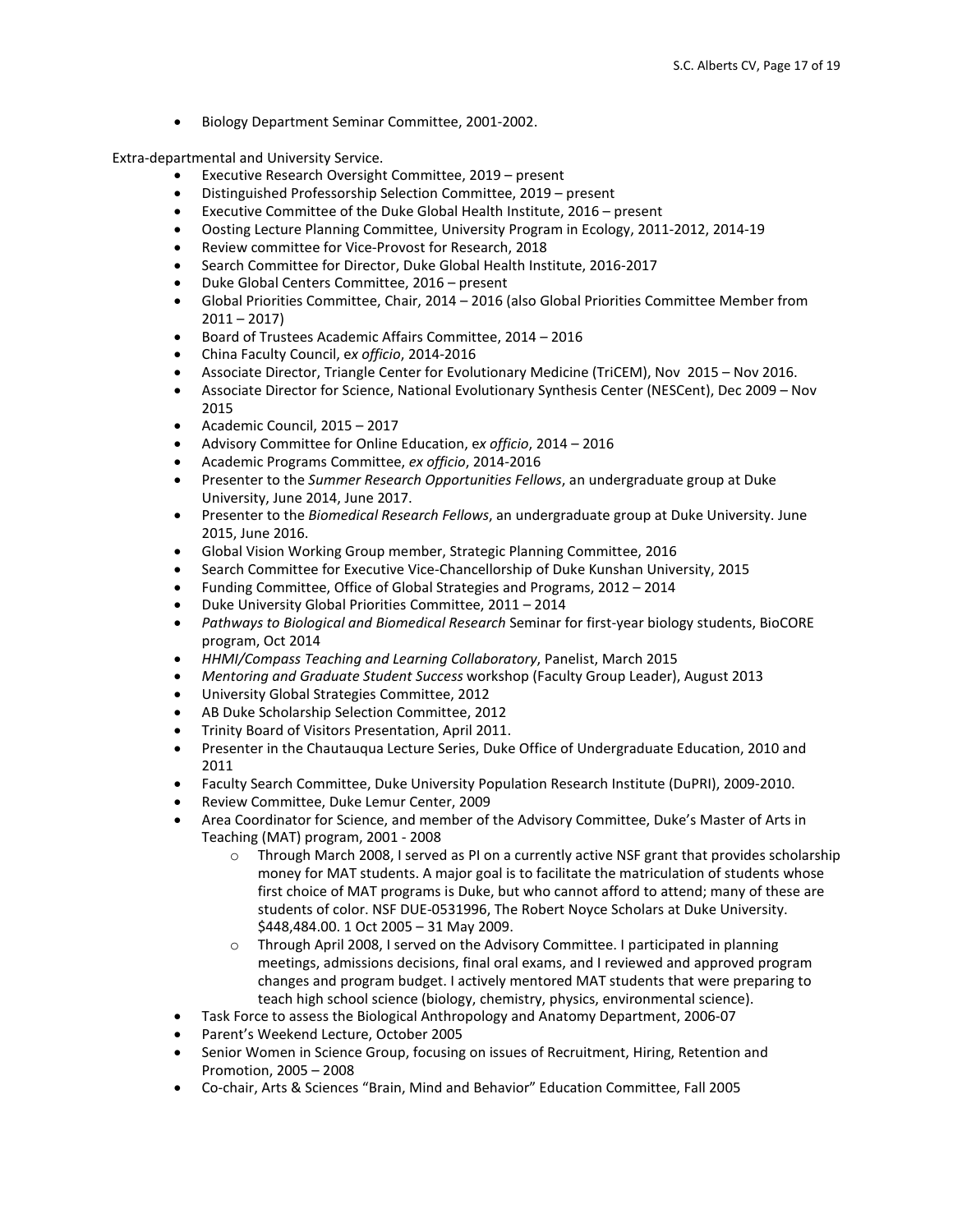• Duke University Academic Council member, 2003 - 2008

## **SERVICE TO THE SCIENTIFIC COMMUNITY**

Animal Behavior Society, President, 2020-2024

2<sup>nd</sup> President-elect, 2020-2021

1st President-elect, 2021-2022 President, 2022-2023

Past-President, 2023-2024

National Primate Conservation Task Force, Kenya Wildlife Service, Kenya (2019-2024) NSF Panel Service, 2018

Society for the Study of Evolution, Council Member, 2016-2018

Society for the Study of Evolution, Rosemary Grant Research Award Committee, 2016-2017 American Academy of Arts and Sciences, Membership Panel for Section II:4, 2016 - present American Society of Naturalists E.O. Wilson Award committee, 2015-2017; Chair 2017.

Editorial Board Member for PeerJ, 2015 –2017.

Associate Director, Triangle Center for Evolutionary Medicine (TriCEM), Nov 2015 – Nov 2016.

National Primate Conservation Task Force, Kenya Wildlife Service, Kenya (2013-2018)

Associate Director for Science, National Evolutionary Synthesis Center (NESCent), Dec 2009 – Nov 2015.

Editorial Board Member for Behavioral Ecology, July 2009 – December 2014.

Associate Editor for Behavioral Ecology and Sociobiology, January 2003 – December 2009.

Associate Editor for American Journal of Primatology, 2000 - 2003.

- Refereeing for: Animal Behaviour, Animal Conservation, Behaviour, Behavioral Ecology, Behavioral Ecology and Sociobiology, Current Biology, Ethology, Genetics, Molecular Ecology, PLoS Biology, PLoS Genetics, Proceedings of the National Academy of Sciences (including guest-editing two manuscripts), Proceedings of the Royal Society of London Series B, Science.
- Grant reviewing. National Science Foundation: regular grant reviews, also panel service at both Animal Behavior and Population Biology. Also: L.S.B. Leakey Foundation, Animal Behavior Society, Leverhulme Foundation U.K., South African National Research Foundation, U.S. Fish and Wildlife Service's African Elephant Conservation Fund.

# **EDUCATION AND OUTREACH**

- Development of teaching modules
	- o Participated in DryadLab Workshop and developed "Survivorship in the Natural World," a module for teaching the life history concepts of survivorship and population age structure to college level and upper level high school students. This module will be publicly available through the Dryad Data Repository beginning in June 2015.
	- o Developed "CSI:Baboonland," a module aimed at middle school students, for teaching methods of genetic identity assignment.
- **Presentations** 
	- o Middle school science workshop,"CSI: Baboonland" (Taught regularly to middle school students at two Durham NC schools, 2012-2015).
	- o Presentations to Pre-College and College Summer Research Programs at Duke University (HHMI and SROP); 2011, 2014, 2015.
	- o 'Science Café' presenter: North Carolina Museum of Natural Sciences, Raleigh NC, Aug 2013, and "Periodic Tables", Durham NC, May 2011.
	- o Presentation on the evolution of reproductive aging, for North Carolina State High School Science Teachers Workshop on Evolution and Medicine (March 2013).
	- o Early elementary-level science workshop on animal behavior, at a North Carolina State school serving children with mental health challenges (April 2012).
	- $\circ$  Darwin Day celebrations, 10<sup>th</sup> and 11<sup>th</sup> Feb 2012, at a local middle school in Durham, NC.
	- o High School Presentations: North Carolina School of Science and Math, Durham NC (Jan 2011) and Riverside High School (Jan 2002).
	- o FEMMES (Females Excelling More in Math, Engineering and Science), a K-12 outreach program, Durham NC (Mar 2008).
	- o Short science segments as a volunteer at a local public elementary school, Durham NC (2006-2007).